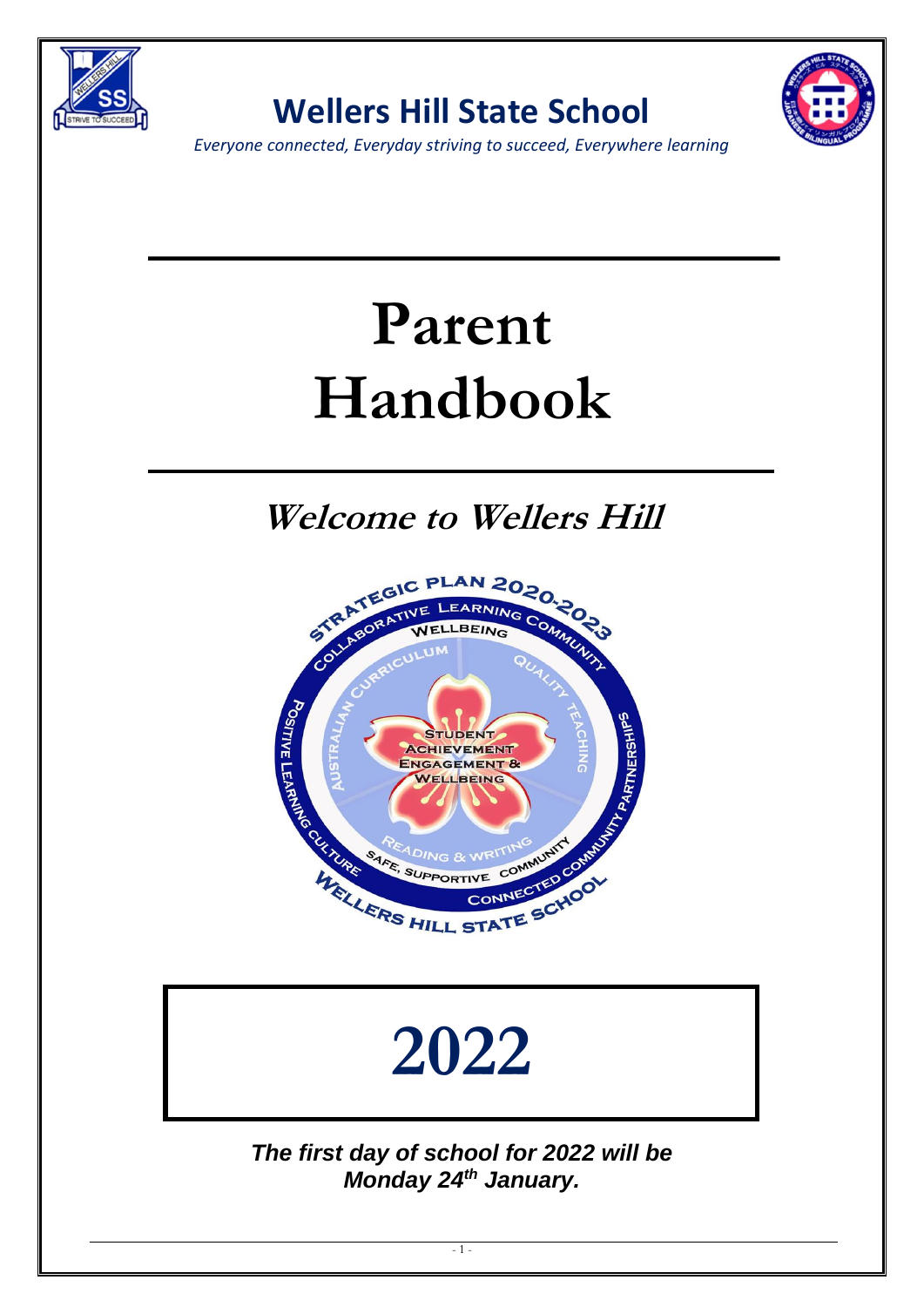

# **Wellers Hill State School**



*Everyone connected, Everyday striving to succeed, Everywhere learning*



**SECTION 2: STUDENT CODE OF CONDUCT**

**SECTION 3: CURRICULUM**

**SECTION 4: STUDENT WELLBEING**

**SECTION 5: INCLUSIVE LEARNING COMMUNITY (ILC)**

**SECTION 6: PRODUCTIVE PARTNERSHIPS**

**SECTION 7: CULTURAL CONNECTIONS**

**SECTION 8: SCHOOL PROCEDURES (ALPHABETICALLY)**

**SECTION 9: UNIFORMS**

**SECTION 10: ENROLMENT INFORMATION**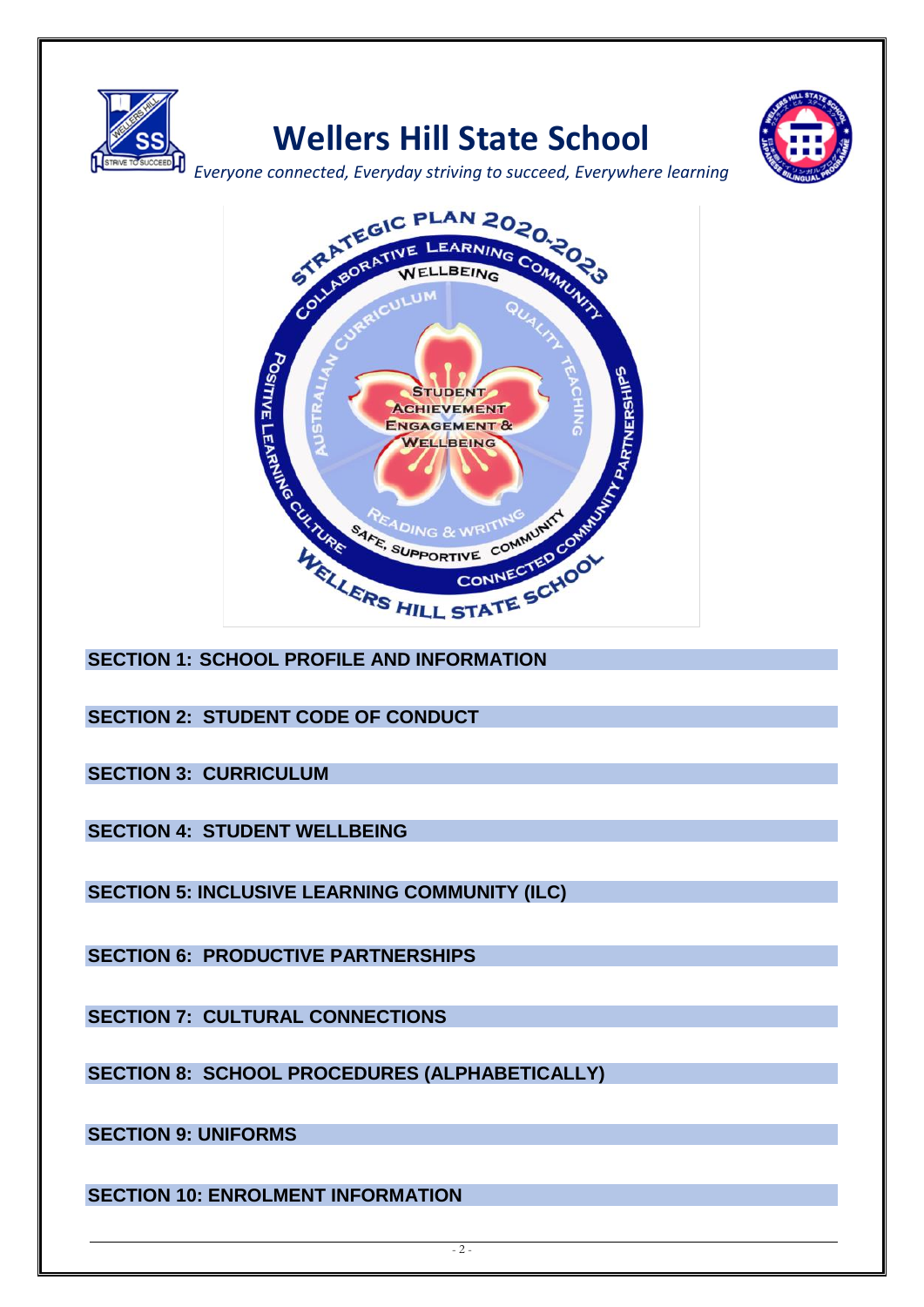|                | SECTION 1: SCHOOL PROFILE AND INFORMATION                                                                             |  |
|----------------|-----------------------------------------------------------------------------------------------------------------------|--|
|                |                                                                                                                       |  |
|                | <b>School Motto: Strive to Succeed</b>                                                                                |  |
| Vision:        | Everyone connected<br>Everyday striving to succeed<br>Everywhere learning                                             |  |
| <b>Values:</b> | At Wellers Hill, we strive for:                                                                                       |  |
|                | Independent resilient students who are empowered to take<br>risks                                                     |  |
|                | Knowledgeable valued teachers who understand their<br>students and community and successfully enact the<br>curriculum |  |
|                | Inspiring empathic leaders who listen and support                                                                     |  |
|                | An engaged and active community who feel welcomed and<br>informed                                                     |  |

# **At Wellers Hill State School, we offer a wide and varied curriculum including:**

- Comprehensive high yield Australian Curriculum programs (Australian Curriculum-English Prep to Year 6, ACE and Australian Curriculum – Japanese Year 1 to Year 6 ACJ)
- A school wide focus on Reading and Writing within the Australian Curriculum and an emphasis on the acquisition of literacy and numeracy skills Prep – Year 6
- A focus on Social and Personal Capabilities within our daily teaching, complimented with a dedicated comprehensive Social Emotional Learning program 'You Can Do It!' within our Positive Behaviour for Leaning Framework (PBL).
- ICT capabilities woven through learning areas and the Wellers Hill Bring Your Own Device (BYOD) program from Year 4 to Year 6
- A focus on Physical Education which incorporates a swimming program for all year levels in our own school pool and Gala Sports Days for Years 4, 5 and 6
- Languages program with our target language being Japanese
- Classroom music program
- Specialist Arts program (Visual Art, Dance, Drama and Media Art)
- Choral program
- Instrumental Music program including Strings, Brass, Woodwind and Percussion
- Camping program in Years 5 and 6
- Excursions/incursions which are aligned to curriculum and support classroom curriculum programs, in all year levels

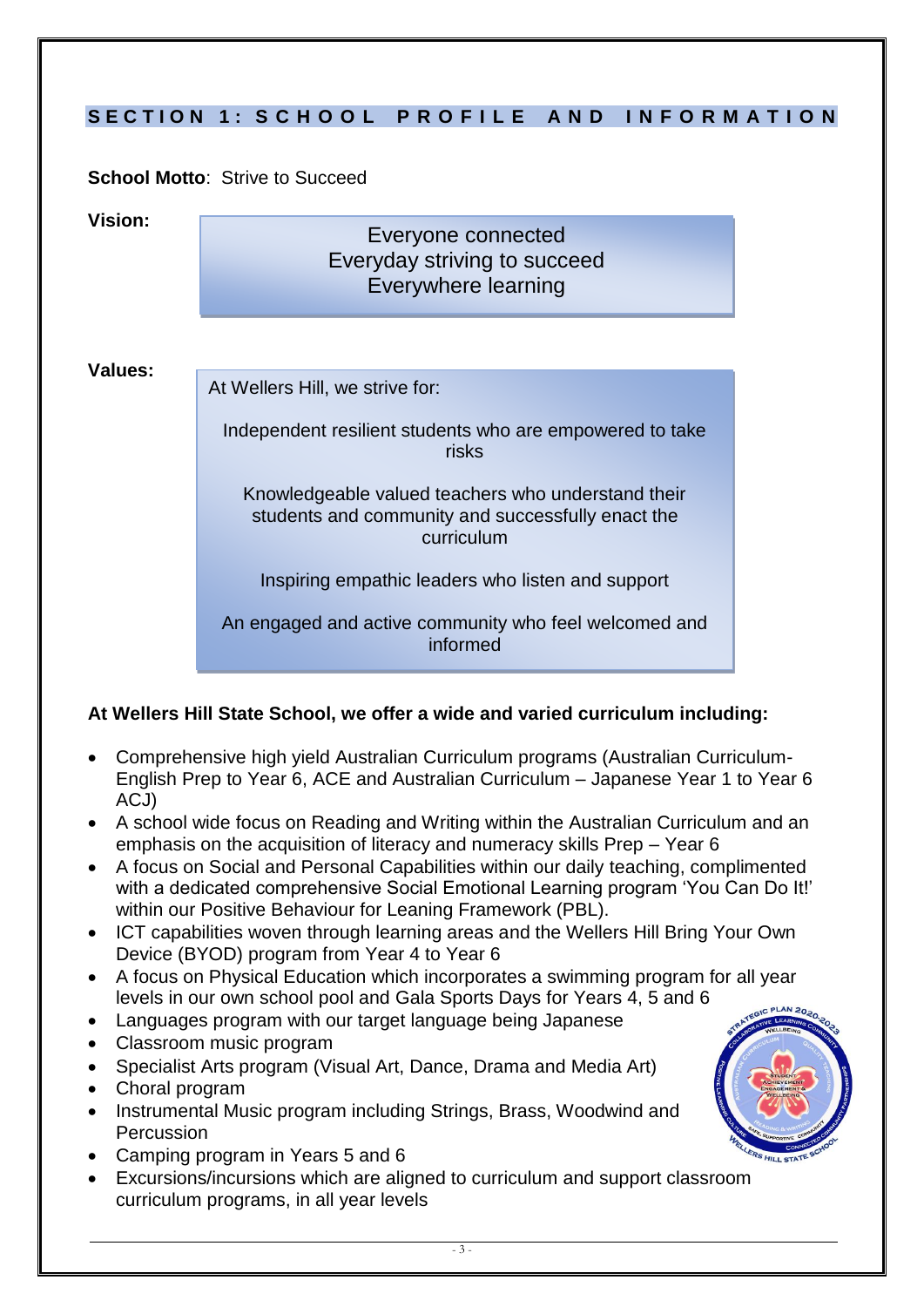| <b>Period</b>                              | <b>Start</b>              | <b>Finish</b>              | Length   |
|--------------------------------------------|---------------------------|----------------------------|----------|
| Term 1                                     | Monday, 24 January        | Friday, 1 April            | 10 weeks |
| <b>School Holidays</b>                     | Friday, 2 April           | Sunday, 18 April           |          |
| Term 2                                     | Tuesday, 19 April         | Friday, 24 June            | 10 weeks |
| <b>School Holidays</b>                     | Saturday, 25 June         | Sunday, 10 July 2021       |          |
| Term 3                                     | Monday, 11 July           | Friday, 16 September       | 10 weeks |
| <b>School Holidays</b>                     | Saturday, 17<br>September | Monday, 3 October          |          |
| Term 4                                     | Tuesday, 4 October        | Friday, 9 December         | 10 weeks |
| 2022/2023<br><b>Summer School Holidays</b> | Saturday, 10 December     | Sunday, 22 January<br>2023 |          |

# *Bell Times for the School Day*

|              | Prep                           | Years $1 - 6$ |                                |  |  |
|--------------|--------------------------------|---------------|--------------------------------|--|--|
| $8:40$ a.m.  | <b>Learning Commences</b>      | 8:50 a.m.     | <b>Learning Commences</b>      |  |  |
| $10:50$ a.m. | <b>First Break</b>             | 10:50 a.m.    | <b>First Break</b>             |  |  |
| $11:30$ a.m. | <b>Middle Learning Session</b> | $11:30$ a.m.  | <b>Middle Learning Session</b> |  |  |
| $1:30$ p.m.  | <b>Second Break</b>            | 1:30 p.m.     | <b>Second Break</b>            |  |  |
| $2:10$ p.m.  | <b>Final Learning Session</b>  | 2:10 p.m.     | <b>Final Learning Session</b>  |  |  |
| 2:50 p.m.    | <b>School Finishes</b>         | 3:00 p.m.     | <b>School Finishes</b>         |  |  |

# **S E C T I O N 2 : S T U D E N T C O D E O F C O N D U C T**

# *Student Code of Conduct and School Expectations*

At Wellers Hill State School, we are committed to working together to provide a safe, respectful and disciplined learning environment for all students, staff, parents/carers and visitors. We do this by fostering and acknowledging appropriate student behaviour to create a positive learning environment for ALL students.

Wellers Hill State School's *Student Code of Conduct* sets out the responsibilities and processes we use in our school to promote a productive, effective whole school approach to discipline. Its purpose is to facilitate high standards of behaviour from all in the school community, ensuring learning and teaching in our school is prioritised, where all students can experience success and where staff enjoy a safe workplace. A hard copy has been provided to you (upon enrolment). The *Student Code of Conduct* is also available on the [school website.](http://www.wellhillss.eq.edu.au/)

Wellers Hill State School is a Positive Behaviour for Learning school. Positive Behaviour for Learning (PBL) is a research based educational process that brings together the wholeschool community to contribute to developing a positive, safe and supportive learning culture. The PBL framework assists schools to improve social, emotional, behavioural and academic outcomes for children and young people. PBL is a process, not a program. When PBL is implemented well and embedded in practice, teachers and students have more time to focus on relationships and classroom instruction.

The PBL framework helps schools identify and successfully implement evidenced-based whole-school practices that enhance learning outcomes for children and young people.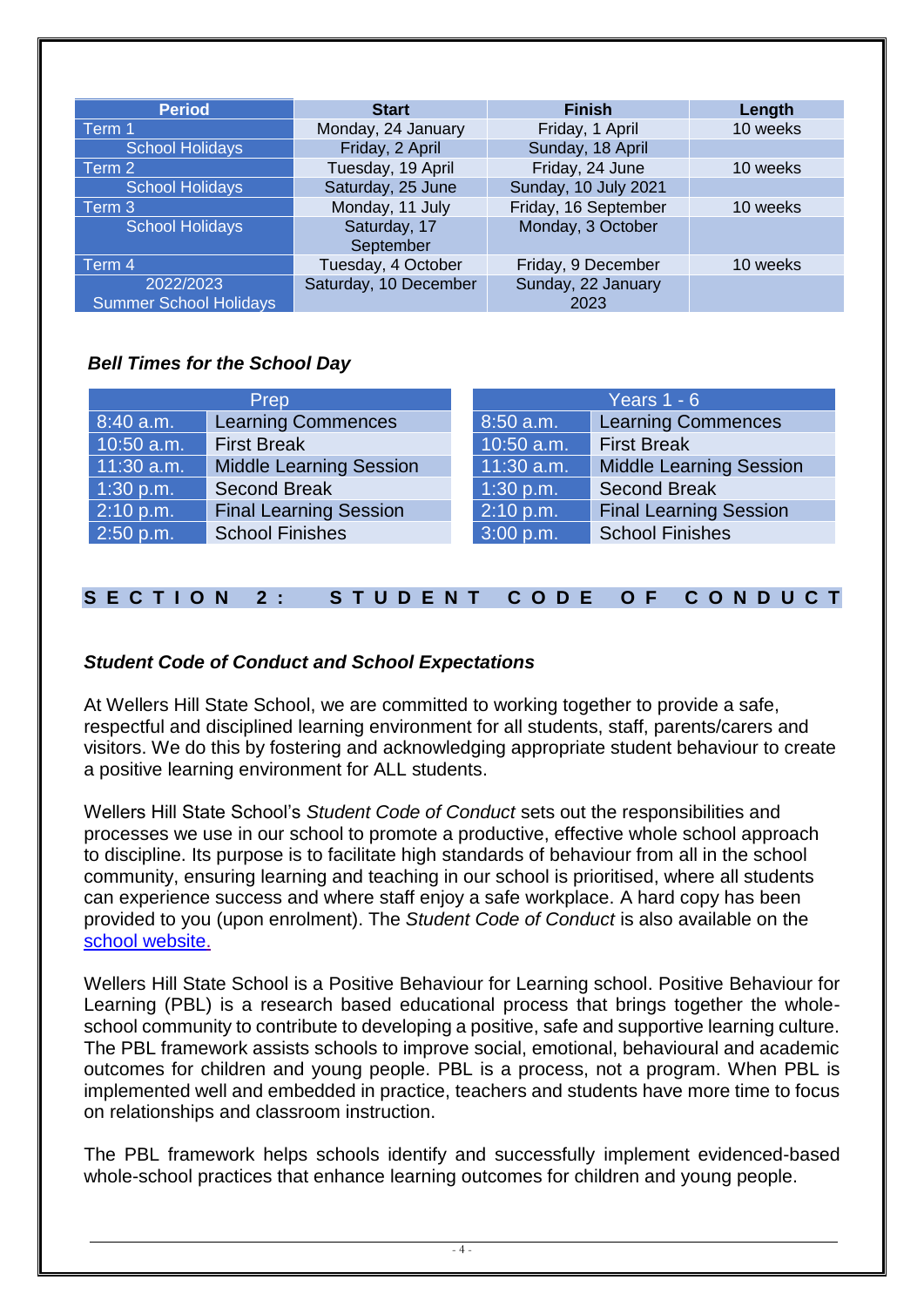The PBL framework is used to strengthen the existing systems, structures and processes within the school, which underpin the school's ongoing improvement and effectiveness. For example, the PBL framework encourages the use of school-wide data to identify patterns of problem behaviour, monitor student progress, reflect on teaching effectiveness and inform decisions that strengthen the learning environment.

Our school community has identified the following school expectations to teach and promote our high standards of expected behaviour:

- **S**afe
- **T**hinker
- **A**ttitude
- **R**espectful

Staff recognise high standards of behaviour displayed by students in a variety of ways:

- Awarding 'ticks' that students collect toward an end of term rewards event
- Awarding 'class stars' to the whole class for them to work toward a class party
- Awarding 'STAR certificates' to individual students each week for exemplary behaviour in one of the 4 expectation areas

# **S E C T I O N 3 : C U R R I C U L U M**

# *Australian Curriculum Learning Areas*

The Australian Curriculum sets out the core knowledge, understanding, skills and general capabilities that are required for all Australian students. It makes clear what all students should learn as they progress through schooling.

The Australian Curriculum has 8 learning areas; <https://www.australiancurriculum.edu.au/>

- English
- Mathematics
- Science
- Humanities and Social Sciences (HASS)
- Health and Physical Education
- The Arts (Music, Media Arts, Visual Arts, Dance and Drama)
- Technologies (Digital & Design)
- Languages



At Wellers Hill State School the learning areas of English, Maths, Science, HASS and Health are taught by classroom teachers. Specialist teachers are employed to deliver the learning areas of Physical Education, The Arts and Technologies. Languages is taught by a specialist teacher to Australian Curriculum English (ACE) students and by the classroom teacher to Australian Curriculum Japanese (ACJ) students. Wellers Hill strives to provide a balanced education and a broad range of relevant and engaging learning experiences, challenging our students to discover their unique potential and individual strengths; as per our school vision 'Everyone connected, Everyday striving to succeed and Everywhere learning'. Teachers are given time to plan and moderate work together to promote successful learning outcomes for the students in their classes.

At the beginning of the year, teachers will discuss the curriculum to be delivered at the Parent Information Night.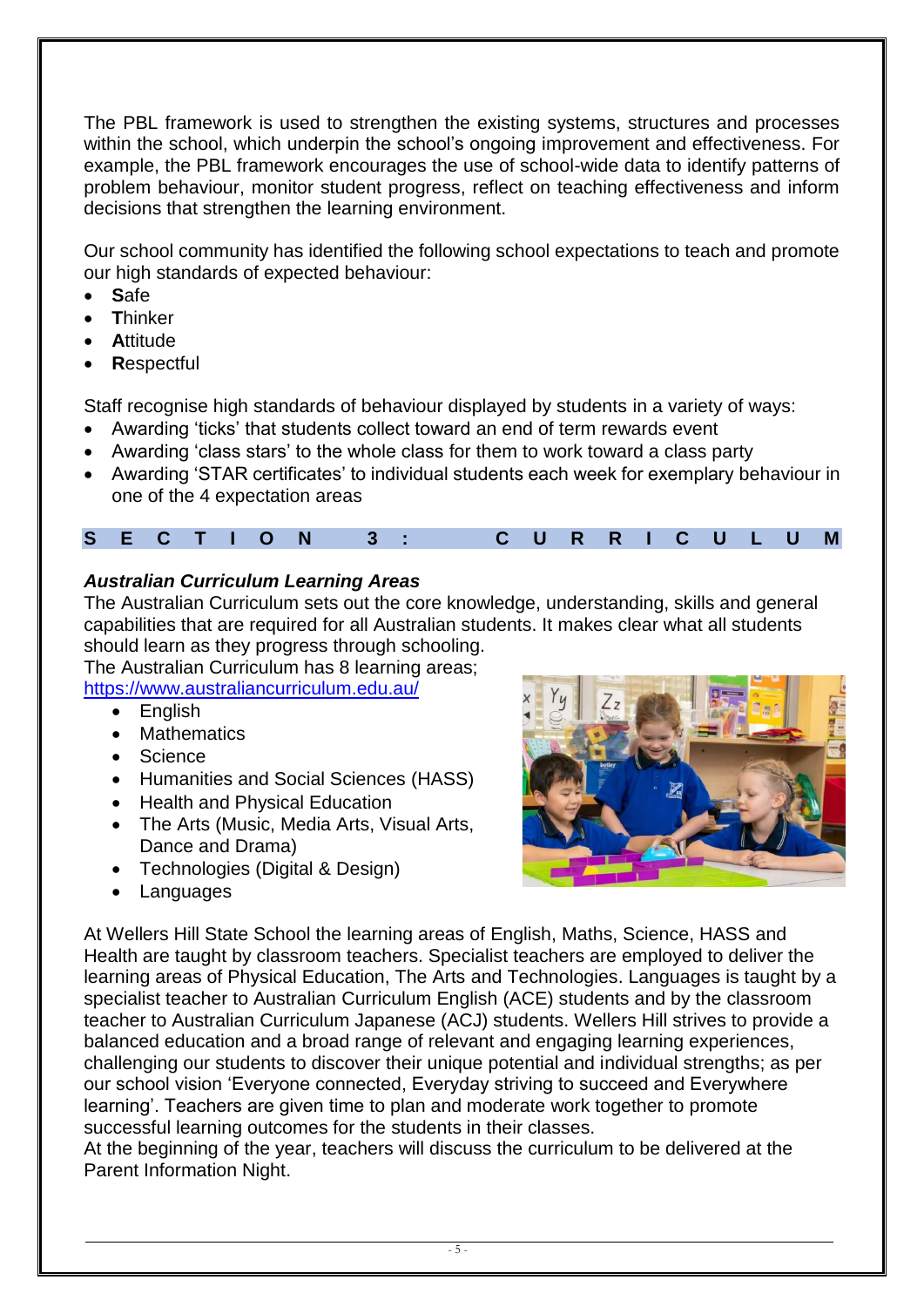# *Learning Pathways*

Wellers Hill State School provides a unique opportunity for students to learn through two separate pathways. From Year 1 there is an opportunity for students to undertake the study of the Australian Curriculum through Australian Curriculum English (ACE) or through the Australian Curriculum Japanese (ACJ) pathways.

Students who choose the Australian Curriculum – English (ACE) pathway follow a weekly timetable.

Students who choose the Australian Curriculum – Japanese (ACJ) pathway follow a fortnightly timetable where the children spend 50% of their learning time learning the Australian Curriculum through the language of Japanese.

# *Celebrations of Learning:*

- Curriculum Expo Days (each Term)
- Japanese Cultural Events (each Term)
- Book Fair
- NAIDOC Week
- Reconciliation Week
- Under 8s Day
- 100 Days of Prep

## *Australian Curriculum Overviews*



Each term an overview of the curriculum that the children will be learning in Australian Curriculum English (ACE) and Australian Curriculum Japanese (ACJ) classes can be found on the school's website and on each teacher's classroom door. The class timetables will not be displayed on the website as these are flexible and may change when necessary.

#### *Assessment*

Assessment and monitoring occurs in all areas of the Australian Curriculum (AC). Teachers will use the Achievement Standards set out in the AC, ensuring alignment with the Curriculum Assessment and Reporting Framework (CARF) to determine and report on student progress. Teachers in all year levels use the Assessment and Data Schedule to monitor student achievement and growth.

Assessment tasks are moderated across the year level in order to ensure consistency. Students are given opportunities to complete assessments in various ways to demonstrate understanding and progress.

# *Reporting to Parents*

Parents will be provided with two written reports per year, outlining their child's academic progress, effort and behaviour. These reports will be emailed at the end of each semester. Parents will be offered Student Progress Meetings in Terms One and Three to discuss individual progress.

Year 3 and 5 students participate in the National Assessment Program – Literacy and Numeracy Testing Program (NAPLAN) in May each year.

Students in Year 3 and 5 will complete the NAPLAN tests online. Year 3 students will continue to complete the writing test on paper. [\(https://www.nap.edu.au/\)](https://www.nap.edu.au/) Parents are welcome to discuss their child's progress with the class teacher/s or a member of the Leadership Team by making an appointment.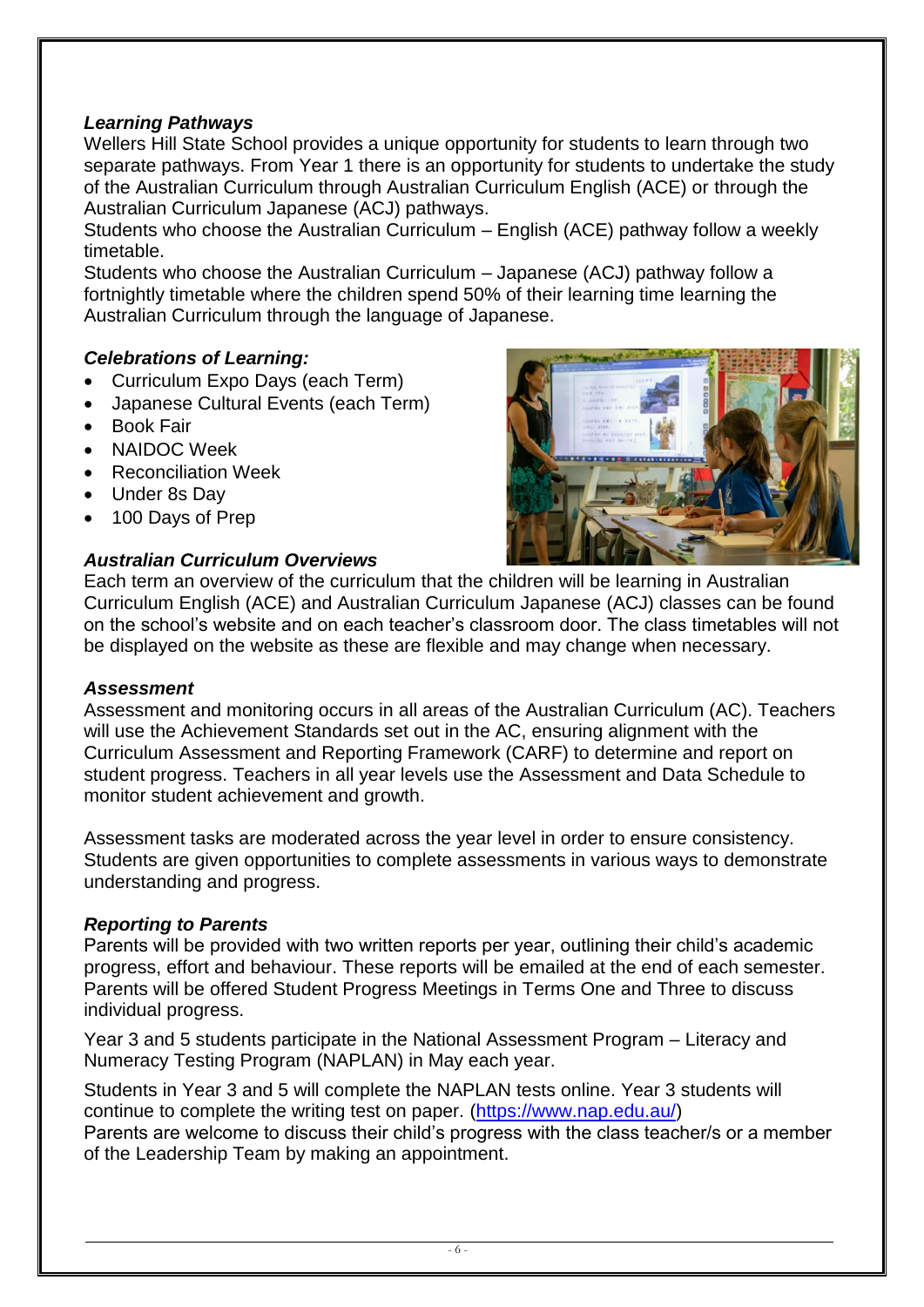# *BOYD Bring Your Own Device (Years 4-6)*

Students in Years 4-6 are invited to participate in the iPad Bring Your Own Device (BOYD) program. BYOD is a term used to describe a digital device ownership model where students use their privately owned devices to access the departmental network and information systems in an educational setting. Prior to entering Year 4 the school will provide parents with the opportunities to understand how the program is implemented at Wellers Hill, a Parent Handbook, FAQ's and a School Contract for both students and parents to sign.

We realise that there may be some families who may find it difficult to purchase iPads for the program. While the school has limited ability to assist, we will provide support to parents who find themselves in this position.

#### *Languages Program*

There is a strong languages focus at Wellers Hill State School. The language studied at Wellers Hill State School is Japanese. Students in Prep to 6 who are learning through the ACE pathway receive a weekly 1 hour lesson in languages as part of the curriculum program from the language specialist.

Students in the ACJ pathway learn the language of Japanese through their Japanese Literacy sessions which are conducted four hours a week by their Japanese teacher. Japanese Literacy is aligned to the Languages curriculum.

## *Library*

Wellers Hill State School has an extensive and well stocked library. The library incorporates texts in both English and Japanese.

The library is open during both lunch breaks. It is imperative that library resources are returned each week. If a student hasn't finished reading their



book, they can re-borrow the same book for another week. Students are encouraged to borrow from the library each week and the use their homework/library satchel.



The library offers a pleasant and engaging environment for relaxation for all students. For their part, students are expected to maintain the atmosphere by showing consideration for fellow students through quiet behaviour, politeness, and responsible use of the resources provided.

Our school has a newly appointed STEM room which is situated at the back of the library. The STEM room has a range of laptops, desktops, iPads and digital technology for students to showcase their understanding of Digital Technologies. The room also doubles as a lab for teachers to use with their classes when STEM classes are not running.

# *Music Program*

The school boasts a strong music program, which has grown and developed over numerous years. Our classroom music program ensures that all students are provided with a strong base in music skills and concepts aligned to the Australian Curriculum. All classes attend a weekly music lesson with a music specialist teacher.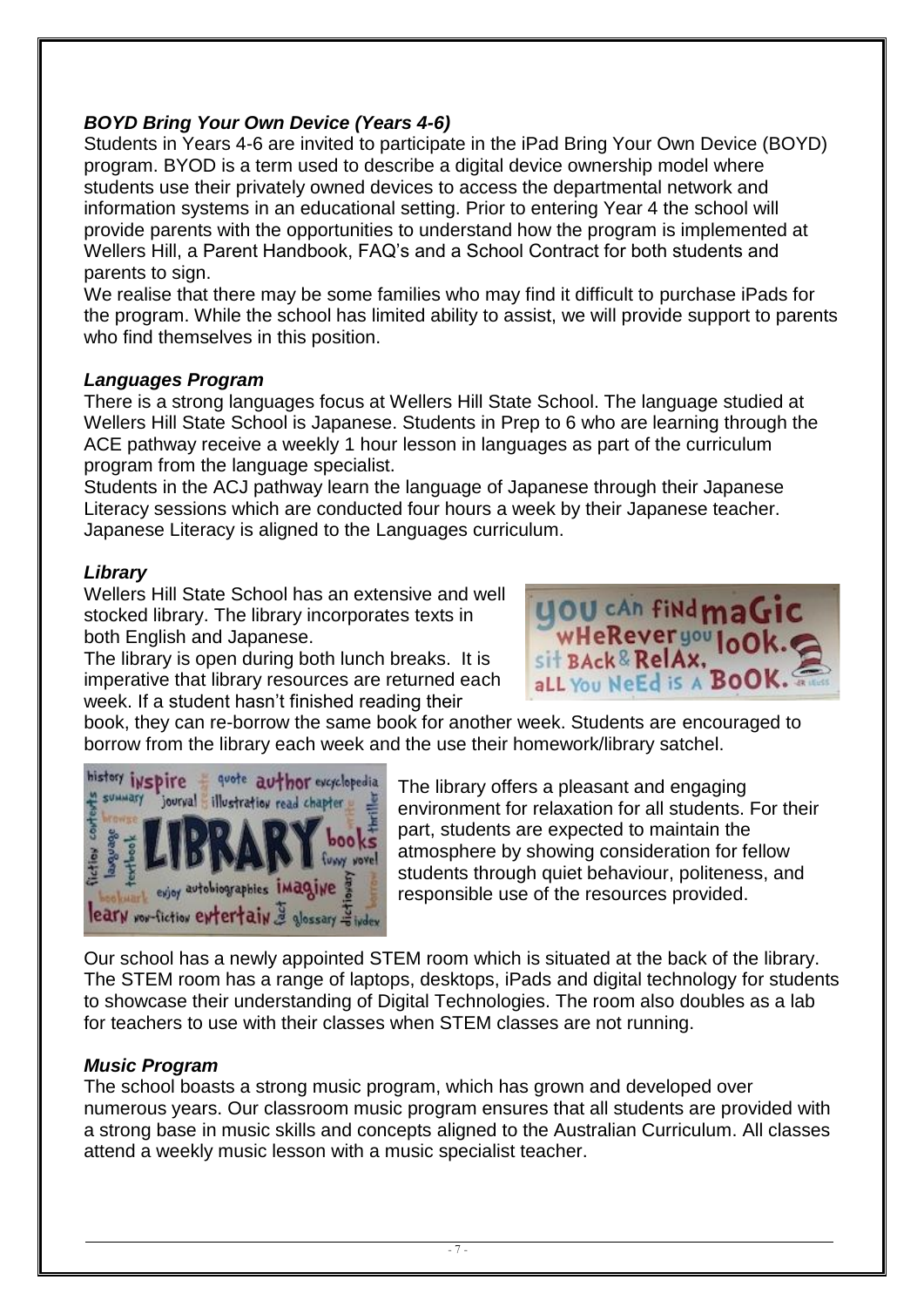#### $-8 -$

# *Music Program – Extra -Curricular*

Our Music Program also offers, Junior and Senior Strings, Camarata Strings, Junior (starting in Year 4) and Senior Concert Band, Jazz Band, Junior (starting in Year 3) and Senior Choir. These programs are implemented by specialist music teachers. These groups have been very successful in many district and regional competitions.

## *The Arts*

Our Arts Teacher conducts weekly lessons with each class in Prep to Year 6. The students will participate in one strand of the Arts each semester over a two year period. In 2022, will complete Dance and Drama units. In 2023, students will complete Visual Arts and Media Arts.

# *Physical Education Program*

Every class attends Physical Education lessons each week with a specialist teacher. The Health aspect of this learning area is conducted by classroom teachers. Lessons include swimming, athletics and games skills.

# *Sporting Events*

Students have the opportunity to participate in a variety of sporting events including:

- Swimming Carnivals (School Years 1-6, District Years4-6)
- Athletics Carnivals (School Years 1-6, District Years4-6)
- Cross Country (School Years 1-6, District Years4-6)
- From Year 4 Gala Days. One Gala Day is held each term, with Wellers Hill students participating with students from other schools.

| SECTION 4: STUDENT WELLBEING |  |  |
|------------------------------|--|--|
|------------------------------|--|--|

As part of our wellbeing framework and strategic plan at Wellers Hill SS

[\(https://wellhillss.eq.edu.au\)](https://wellhillss.eq.edu.au/) we are focused on continuing to develop strong systems for early intervention to proactively **notice, inquire** and **plan** effective support around each of our student's mental health and wellbeing. This approach called '**NIP it in the Bud'** is an early intervention approach that has been developed by Headspace and delivered through Safe Minds training. This training and relevant resources have been provided to school staff and the parent community and continues to be embedded for all teachers at our school in order to ensure a consistent and whole school approach. Every effective plan to support student wellbeing requires a community response involving students, teachers, parents, and our external partnerships, to be effective and long lasting. Some of the school initiatives and ideas to support wellbeing at our school include:

- You Can Do It (YCDI) Education delivered to students by their respective teacher's fortnightly. Link<https://edu.youcandoiteducation.com.au/my/>
- Targeted Social Emotional Learning for students (e.g. the Brave program, Brave at home for parents) Link<https://brave4you.psy.uq.edu.au/child-program>
- Safe Minds training at school and home. Link [https://safeminds.org.au/parents-and](https://safeminds.org.au/parents-and-carers/)[carers/](https://safeminds.org.au/parents-and-carers/)



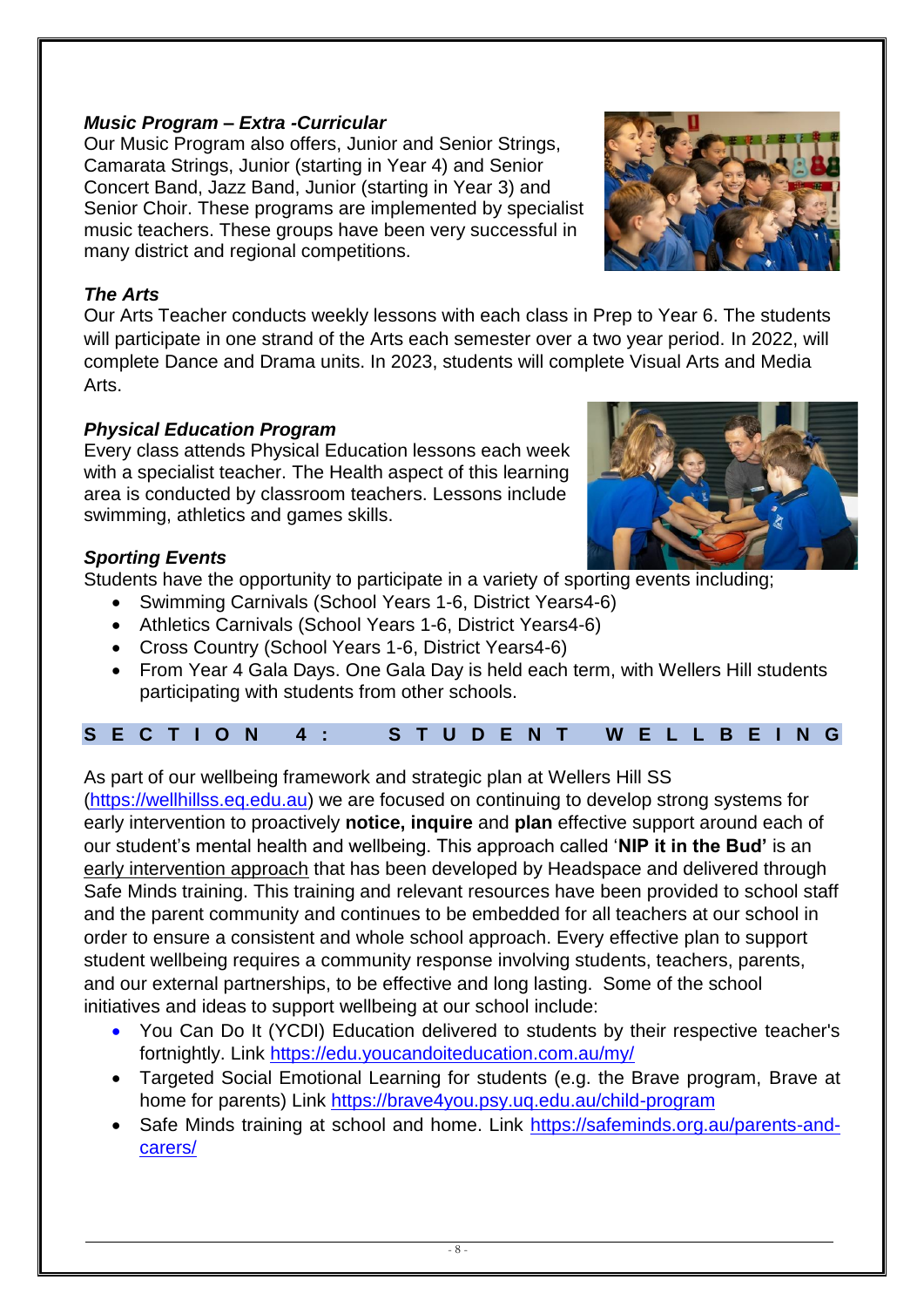- Parenting information evenings (e.g. Triple P safety, YCDI parent portal, Safe Minds at Home online learning and Cybersafety).
- Early identification and response through our GLOW team referral process (see below) to support student learning and engagement.
- Wellbeing team.
- Targeted teacher Professional Development to increase Trauma awareness and early identification and response to mental health concerns and wellbeing for our students.
- School participation in the Queensland Engagement and Wellbeing Survey to inform future decision making and strategic planning.
- PBL explicit teaching, clear expectations, data, and encouraging a growth mindset. High expectations and High-quality teaching.
- Community and interagency engagement support working in collaboration with schools.
- The NIP framework that our school uses from the Safeminds training and headspace assist us in ensuring an early intervention approach for all students (see below).



'© headspace National Youth Mental Health Foundation Ltd'.

Please do not hesitate to contact your child's teacher, a member of the Leadership team or the Guidance Officer if you have any further questions regarding these initiatives or if you require any additional information to best support your child at this school.

# SECTION 5: INCLUSIVE LEARNING COMMUNITY (ILC)

At Wellers Hill State School we believe every student has the ability to learn and should be able to demonstrate progress in their learning.

At Wellers Hill State School we are committed to meeting the needs of all our students through providing an inclusive education, one where students fully participate in learning, alongside their similar-aged peers and be supported by reasonable adjustments that are tailored to meet individual's needs. Inclusion is embedded in all aspects of our school's life and is supported by policies and every day practices.

At Wellers Hill State School our Inclusive Education Framework is guided by the Every student with a disability succeeding plan 2021-2025 as outlined in the Department of Education's policy statement (2021) [https://education.qld.gov.au/student/Documents/every](https://education.qld.gov.au/student/Documents/every-student-with-disability-succeeding-plan.pdf)[student-with-disability-succeeding-plan.pdf](https://education.qld.gov.au/student/Documents/every-student-with-disability-succeeding-plan.pdf)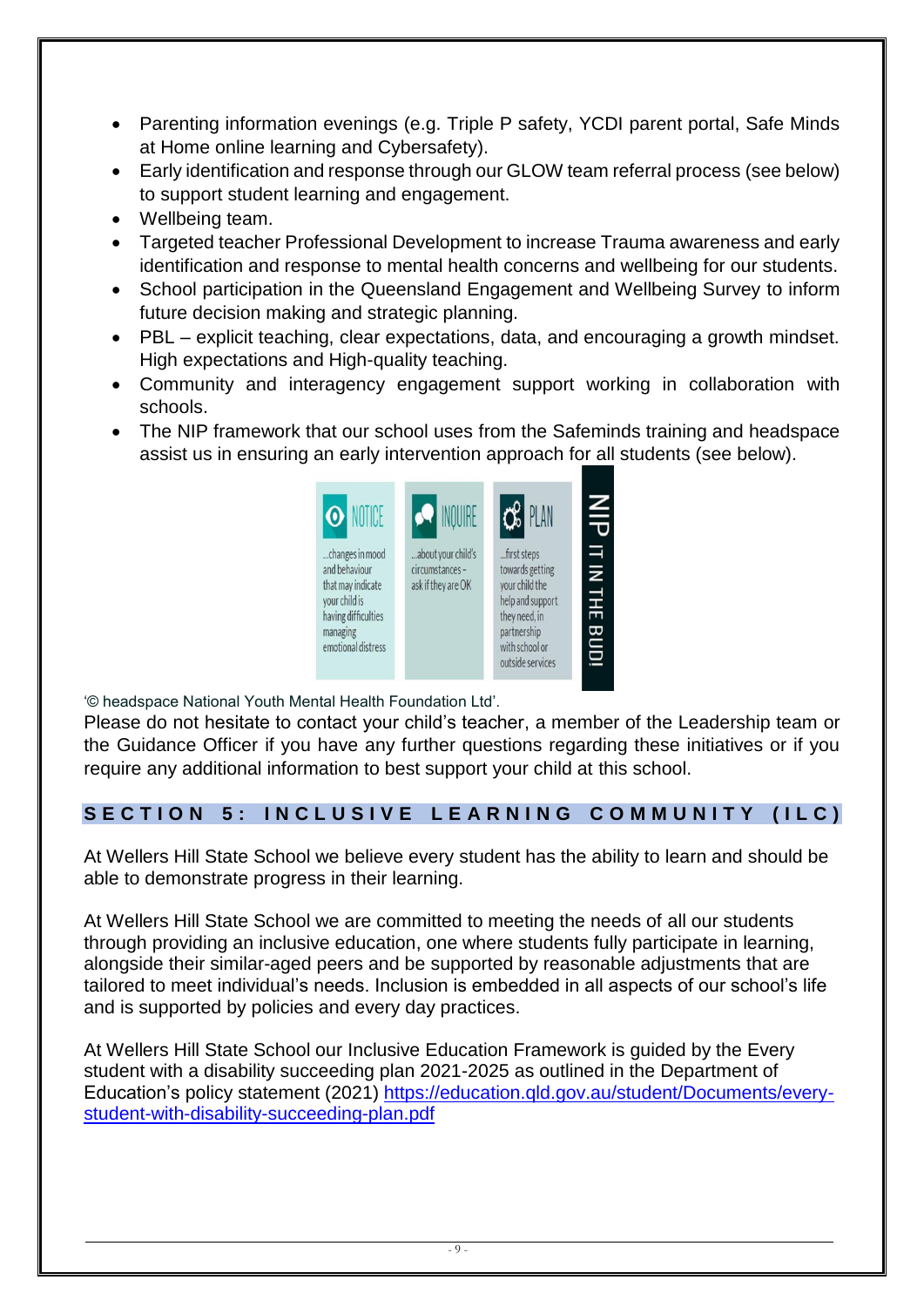Every member of our school community, including teachers, support staff, volunteers, families and students, work collaboratively to ensure students can access and participate in all aspects of school life. Curriculum is provided to all students in ways that are age appropriate and responsive to diverse learning needs.

At Wellers Hill State School we have high expectations of all students and we recognise that with the right support, all students can succeed. Our whole-school approach to supporting student learning recognises



diversity and promotes a shared commitment to quality teaching and ongoing student improvement. A whole school approach ensures a cohesive response to diverse learning needs and consistent practice in a culture of ongoing improvement, which sets high expectations, monitors student progress with school-wide analysis and discussion of student achievement data, and supports student learning with quality teaching focused on improving the achievement of every student in our school.

# *Inclusion Teachers Head of Special Education Services (HOSES)*

- Lead inclusive practice to develop, articulate and commit to a shared educational vision focussed on providing quality learning outcomes for all students.
- Set high standards for student and staff performance & embed socially just practices in daily school life.
- Manage the human, financial, facilities and curriculum resources of Inclusive education to achieve goals.
- Form partnerships with parents, other government agencies, and community groups.
- Understand the legislation and policies that impact on schooling especially in relation to students with diverse learning needs.

**Support Teacher** (ST) case-manage individual students with a disability, to ensure that the support provided is matched to their needs. They work closely with the classroom teacher, parents and carers, specialist staff, outside agencies, teacher aides and other stakeholders as required to support the progress of students who are receiving focused and intensive teaching. Support Teachers provide regular feedback about a student's progress to classroom teachers and parents.

**Differentiation Teacher** acts as teacher, leader, collaborator, and manager to ensure that high quality differentiated instruction is provided, and learning is maximized for target students.

**Guidance Officers (GO)** are teachers with specialist training and qualifications in guidance, counselling and psycho-educational assessment. Guidance officers identify factors that can be barriers to learning and development, and plan or assist in planning interventions or programs that can help students achieve positive outcomes.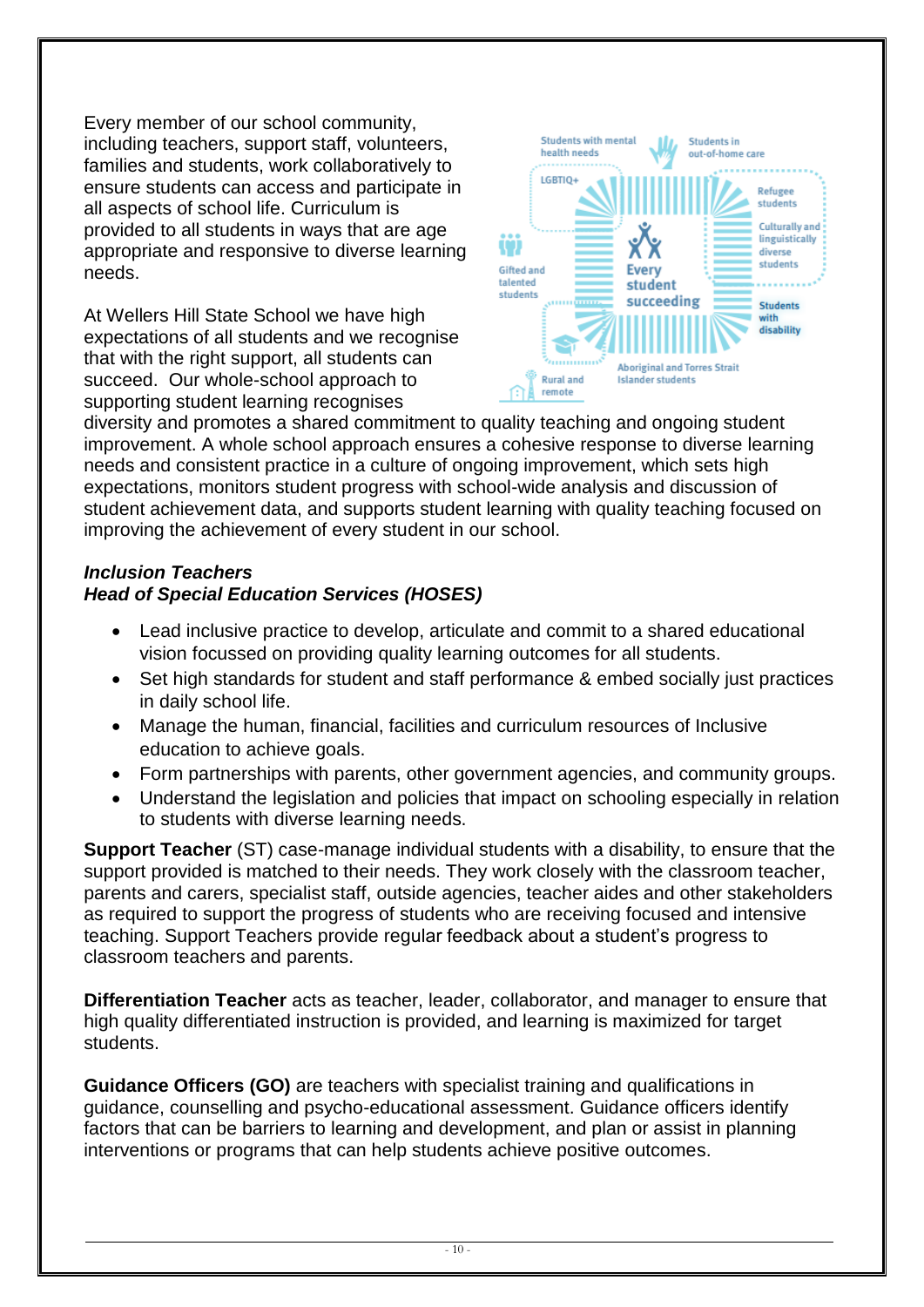## **Speech Language Pathologist (SLP***)*

The Speech Language Pathologist supports Wellers Hill State School on a part-time basis and access to the SLP is through the GLOW team. The SLP can support students in a variety of ways; whole class programs, small group intervention, individual therapy, assessments, goal and program setting.

#### **Chaplaincy**

The Chaplain at Wellers Hill State School supports students and the wider school community, (including staff and parents), in a range of ways such as assisting school staff in offering welfare services or support for crisis or loss. Please refer through the class teacher or contact via the school office.

# **Guided Learning Outcomes and Wellbeing (GLOW) Team**

The GLOW Team assist students facing barriers to learning to achieve their educational and developmental potential by providing a range of strategies and specialised support at the individual, group, school and regional levels. The flow chart below outlines the process for referring a student to the GLOW team for support.

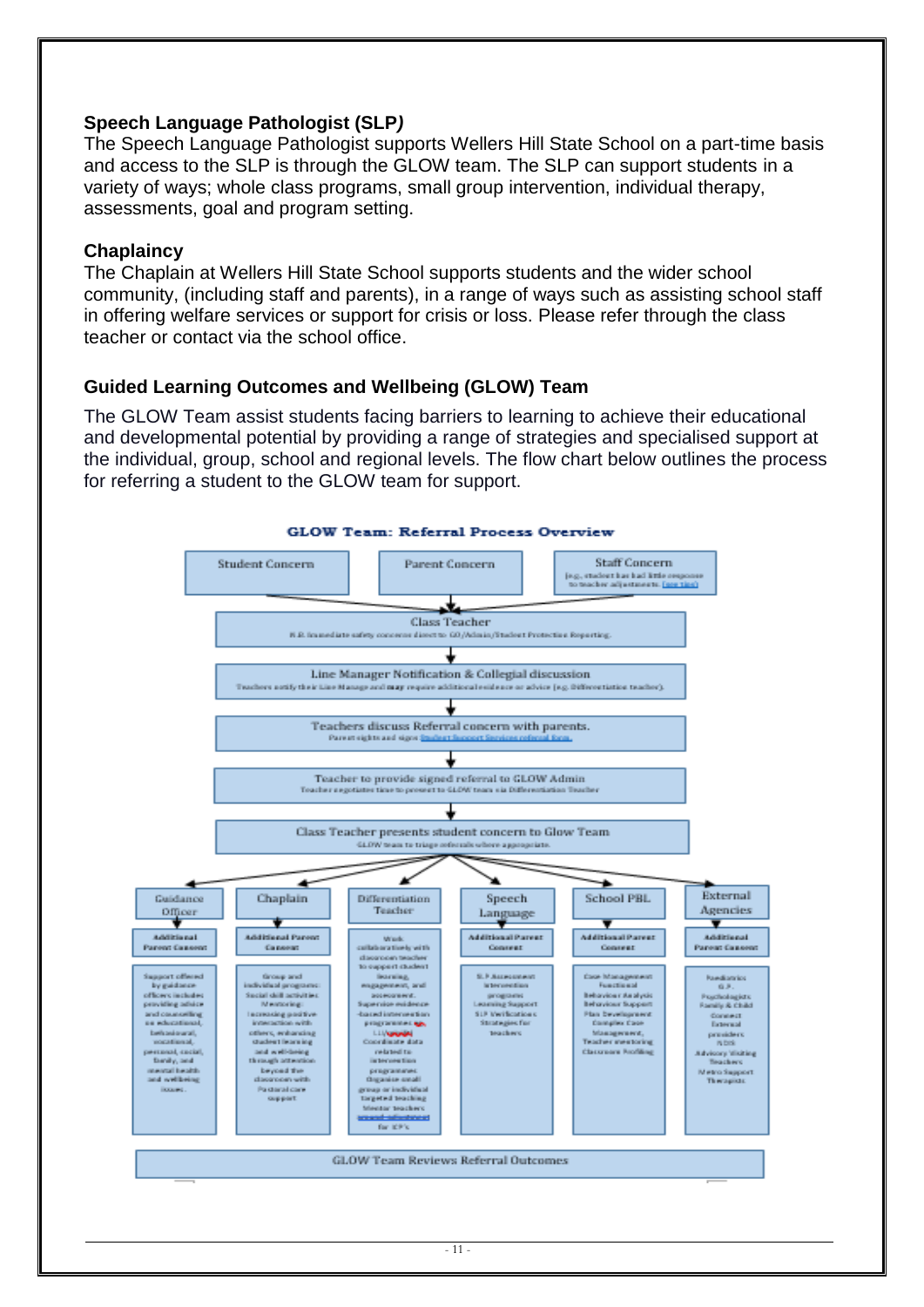# **Student Leadership Program Year 6 Students**

## **The model**

- Promotes the needs and interests of students
- Enhances the role of students
- Recognises the positive role students play in the development of a supportive school environment
- Provides opportunities for students to be involved in school decision making (where appropriate)

#### **Our student leaders are our role models. As role models, our student leaders are expected to:**

- act with care and courtesy and reliability
- be positive and enthusiastic
- show empathy towards others and act as good friends would
- treat others fairly and keep their dignity in tact
- exercise self-discipline
- work well with others

# **S E C T I O N 6 : P R O D U C T I V E P A R T N E R S H I P S**

# *Communication Policy*

(For further information please refer to the school's Communication Policy found on the school website [\(www.wellhillss.eq.edu.au\)](http://www.wellhillss.eq.edu.au/)

At Wellers Hill State School, we believe close links between the classroom and the home are vital in ensuring all students achieve to their maximum potential. The school Vision, *Everyone Connected, Everyday Striving to Succeed, Everywhere Learning*, underpins the way in which the school develops and implements strategies to ensure it is working towards Every Student Succeeding State Schools Strategy 2019-2023.

<https://education.qld.gov.au/curriculums/Documents/state-schools-strategy.pdf>

This communication plan shows how effective communications can:

- create effective engagement with parents and the broader community
- contribute to strong relationships between staff, students and parents
- demonstrate the success of our work and that of our students
- ensure that the school is open and transparent in its communication
- build trust and confidence and improve perceptions

#### *Parent and Community Code of Conduct*

The Parent and Community Code of Conduct describes the ways in which parents, carers and visitors should conduct themselves while on Queensland state school grounds, at school activities, and when interacting with others in the school community. (For further information please refer to the school's Parent and Community Code of Conduct found on the school website [www.wellhillss.eq.edu.au\)](http://www.wellhillss.eq.edu.au/)

# *Class Parent Representative*

Each class in our school has a class parent representative. If you would like to represent the parents in your child's class, please contact the classroom teacher.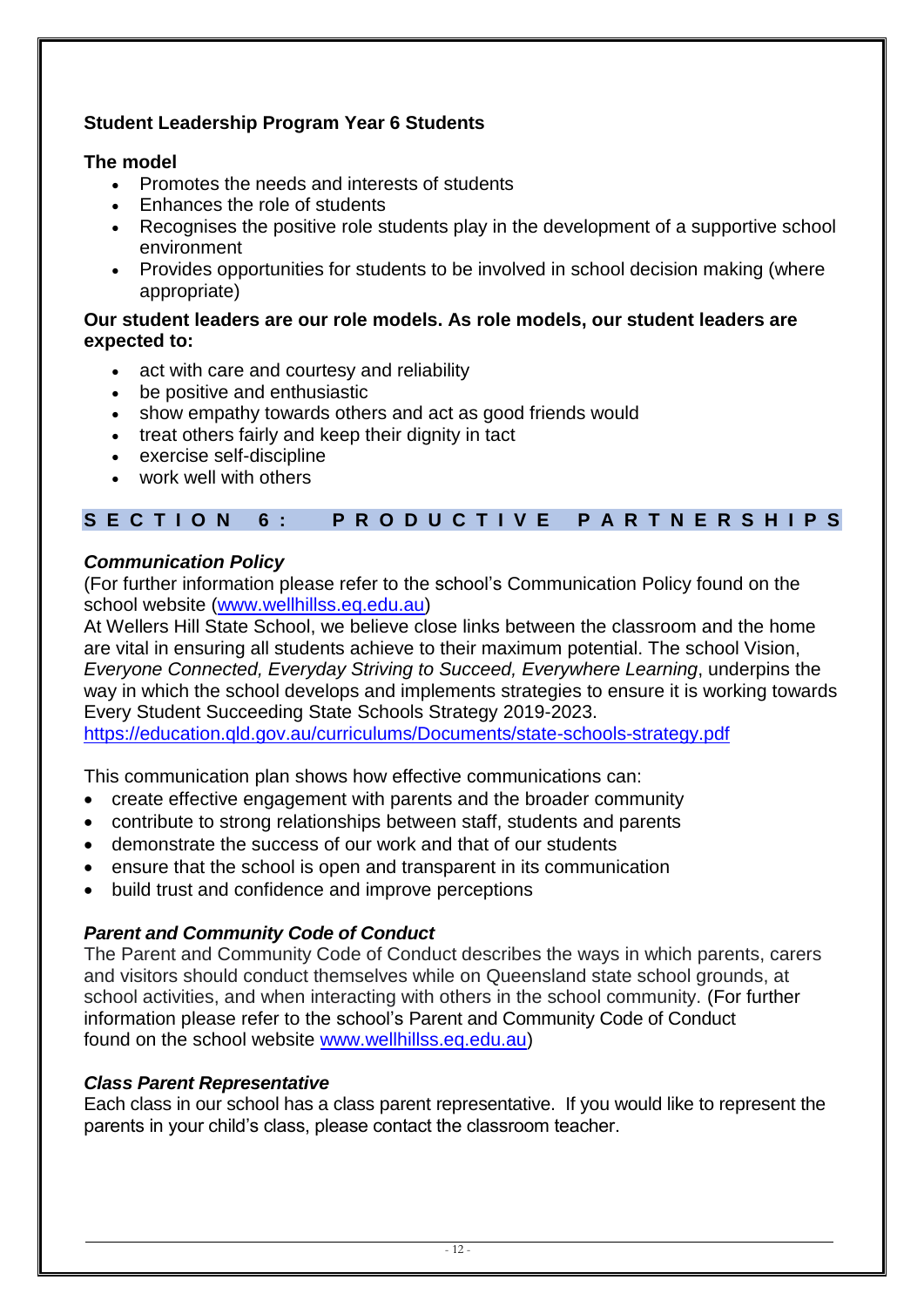# *Parent Information Night*

Within the first few weeks of school, teachers will offer an invitation to you to attend a meeting in the classroom. At this meeting, plans and goals for the year will be outlined and discussion welcomed. It is not intended that at this meeting, there will be discussion about individual students. However, parents are welcome to make appointments to discuss concerns etc. with teachers at mutually agreed times.

# *School Council*

Wellers Hill State School has a School Council as part of being an Independent Public School and meets once per term.

The School Council's responsibilities include:

- Governance and advice
- Accountability and responsibility for informing and monitoring the school's strategic direction.
- The School Council meets once per term.

# *Parents and Citizens Association (P&C)*

The Parents and Citizens Association convenes meetings on the fourth Wednesday of each month. All parents and interested citizens are eligible to attend and are welcome. Only endorsed members of the P&C may vote.

Download and view the following forms in related links from our school Website:

- Membership Application Form
- **P&C Constitution**
- P&C Handbook

The P&C oversees the following operations

- Services committee
	- o Tuckshop
	- o Uniform Shop
- School age child care service (SACCS)
- Amateur Swimming Club

#### **Swim School**

Catering for all skill levels, our learn to swim and squad training sessions allow children to be placed into small sized classes aligned with their swimming ability. Whether they are getting their first exposure to swimming; learning all four strokes; or mastering their racing techniques our classes will help them to continue to grow and develop their skills.

Due to the popularity of our lessons, registration is on a first-come, first-served basis. If you are unsure what level your child is, our qualified instructors are available to assist you. We recommend, for your child to achieve the best results, attending two lessons per week. For more information and bookings - [http://www.wellersratz.com.](http://www.wellersratz.com/)

#### **Amateur Swimming Club**

The Wellers Hill State School Amateur Swimming Club is a community-based club that has been operating for over 50 years. This swimming club aims to bring students together to socialise and swim in a friendly and supportive environment to develop social and competitive swimming skills. Friday night swim club provides the perfect opportunity to socialise with friends and then swim against them in the pool!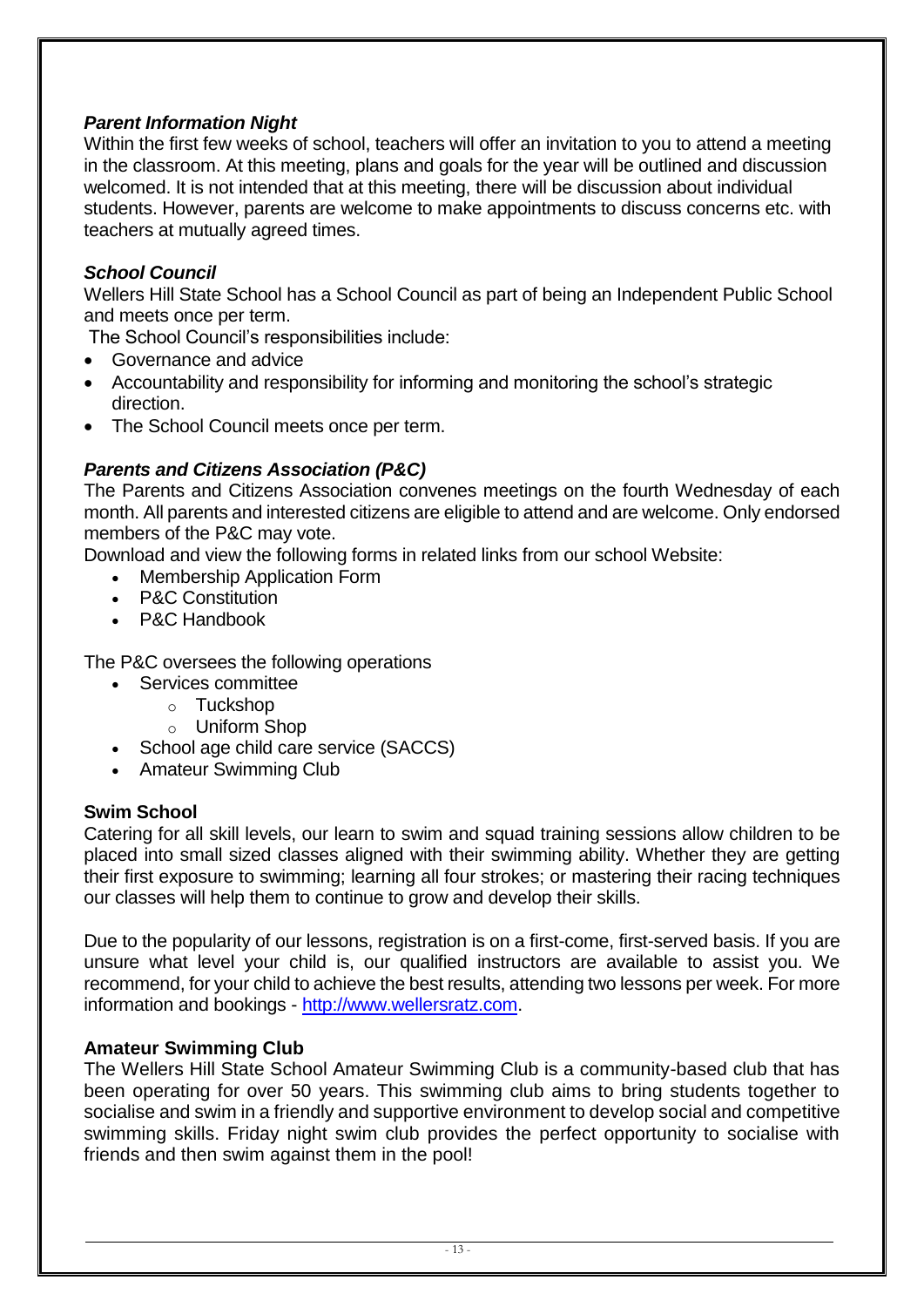The running of a successful Friday night season depends heavily upon the involvement and enthusiasm of the parents. We are always in need of parents to time-keep, help in the canteen and with the BBQ. Please consider volunteering on a Friday night to support your children and meet other parents.

For more information visit http://www.wellersratz.com or email **[wellersratzswimclub@wellershillpandc.com.au.](mailto:wellersratzswimclub@wellershillpandc.com.au)**

# **Tuckshop & Uniform Shop**

The P&C is committed to having an interesting tuckshop menu and providing all school uniform requirements. These services are run by employed conveners and rely heavily on volunteers. The tuckshop is open every day from 8am. Ordering/payment is completed online at www.flexischools.com. Cut-off for daily orders is 8.40am.

The Uniform Shop is open on Tuesdays from 8.00am to 10.00am and Wednesdays from 1.30pm to 3.30pm. Purchases can be made using www.flexischools.com.au or in



person at the shop. FlexiSchools orders can be left at the Tuckshop or SACCS on request for collection. Both new and second hand items are available for purchase. The uniform price list is available on the school website and Flexischools.

# **School Age Child Care Service (SACCS)**

The School Age Child Care Service (SACCS) offers Before School, After School and Vacation Care Programs for primary-aged school children up to 14 years of age. The Service is located within the school campus, adjacent to the Tuckshop and facing the Administration building.

Hours of Operation: Before School: 6.50am – 8.50am (daily during term time) After School: 3.00pm - 6.00pm (daily during term time) Vacation Care: 7.00am - 6.00pm (school holidays and student free days) [\(www.wellhillss.eq.edu.au\)](http://www.wellhillss.eq.edu.au/)

# **QParents**



Wellers Hill utilises in the QParents Online Parent Portal to communicate with parents, when enrolled you will receive an email inviting you to sign up with QParents. Once registered and approved you will be able to view and update the follow details:

- Attendance details
- Behaviour
- Report cards
- Invoices
- Payment history

Download the free QParents app from the iTunes or Google Play.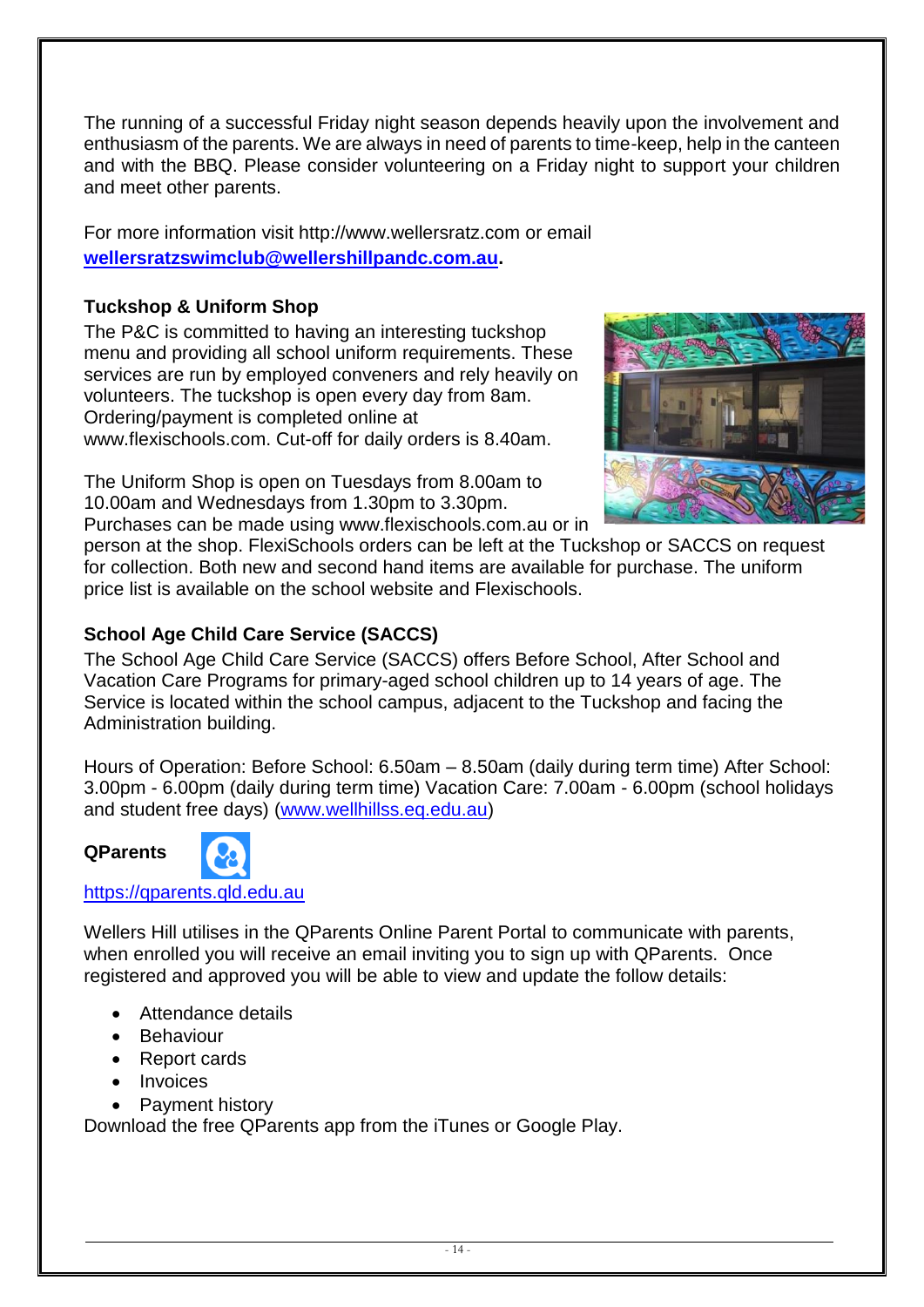# **QSCHOOLS**



Interact with Wellers Hill through the [QSchools app](https://det.qld.gov.au/about-us/det-apps/qschools) and receive up-to-the-minute updates. The app integrates with the department's preferred school website platform to allow users to see when news, events and newsletters are posted to their favourite school website.

The app will enable our school community to receive real-time notifications about state-wide emergency alerts as well as school push notifications through the app.

## **S E C T I O N 7 : C U L T U R A L C O N N E C T I O N S**

#### *Biennial Japanese Sister School Study Tour*

Wellers Hill State School has developed strong ties with Japan through various connections.Shiwasuda Elementary School is the school's current sister school. All students in Years 5 and 6 are invited every second year to participate in a study tour to Japan. The study tour consists of attending school in Japan and visiting cultual sites. Parents will be advised of the next school study tour when school tours resume.

Throughout the year the school may engage in various connections with Japan. Our most recent connection has been through Olympic Games Connect, where Wellers Hill State School was partnered with a school for correspondence.

The school has also been a part of the University of Setsunan research into Bilingual Education.

Each year our school also participates in the Modern Language Teachers Associaton of Queensland's (MLTAQ) speech language competition. This compeition is a way for our studentsin ACE and ACJ to demonstrate their skills in speaking Japanese.

For each of these connections, parents will be notifiedwhen they occur and permission is required.

# **S E C T I O N 8 : S C H O O L P R O C E D U R E S ( A L P H A B E T I C A L L Y)**

#### *Absences*

(Please refer to the Attendance Policy on the website [https://wellhillss.eq.edu.au/\)](https://wellhillss.eq.edu.au/) If a child is absent from school, parents/caregivers are requested to inform the Administration Office on 3249 1333 and choose the student absent option, leaving the student's name, class and reason for absence or to send a note giving the reason for the absence when the child returns to school. If it is known that a child will be absent at a future date, parents are required to notify the teacher and the office. Absences can also be logged through the QParents app.

If a child is collected from school prior to 2:50 p.m., the parent/caregiver collecting the child must sign the register in the office before taking the child from the school. This requirement is a safety precaution.

Students are not permitted to leave the school grounds at any time during the school day without permission from their parent/caregiver and the Principal. Permission will not be given to students who wish to use the shops during morning tea or lunch, as the school cannot ensure their safety.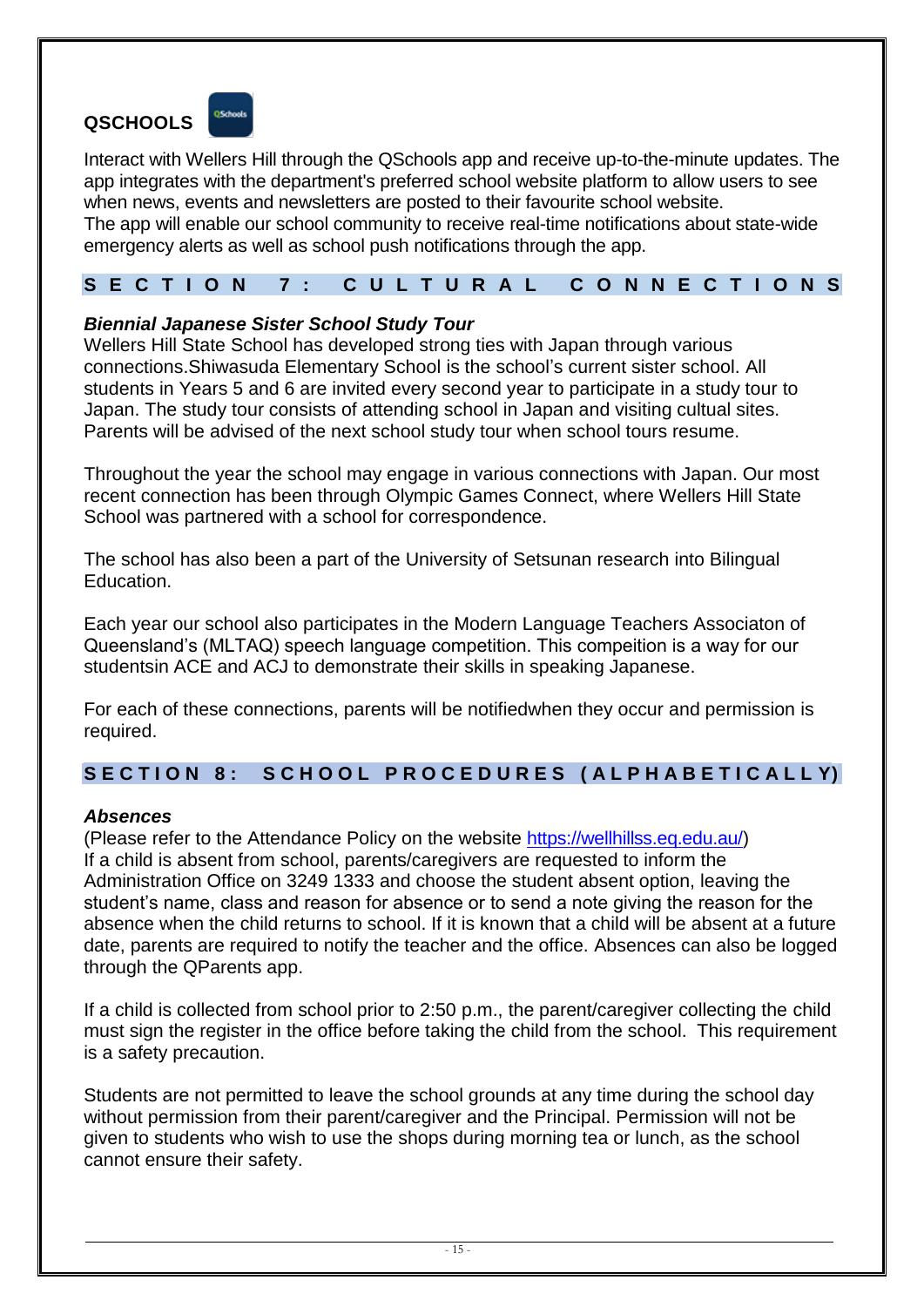## *Absences - SMS Notifications*

If your child/children are absent from school without an explained reason, a nominated parent will receive an SMS notifying them of the absence. Parents are required to either reply to the SMS with a reason for the absence (do not include any emojis or pictures as these cannot be read), contact the office on 3249 1333.

#### *Accident insurance cover for students*

Some school activities and lessons in physical education, particularly contact sports, carry inherent risks of injury. Parents are advised that the Department of Education and Training does not have Student Accident Insurance Cover for students. Therefore, if your child is injured at school as a result of an accident or incident, all costs associated with the injury, including medical costs, are the responsibility of the child, parent or caregiver. Some incidental medical costs may be covered by Medicare. If parents have private health insurance, some costs may also be covered through private health insurance.

#### *Arrival at School*

Children in Years 1 to Year 6 are **not to be dropped off at school before 8:30am**. Any child arriving at school prior to 8:30am without musical or sport commitments **MUST** sit in the undercover area in front of the office until 8:30am, as **students are not supervised before school, school starts at 8:50am for Years 1-6 students and 8:40am for Prep students.**

Prep students are to arrive by 8:30am and dropped off at the *Kiss and Go* at the back of the Prep building with their parent. Cones with class names will be displayed for the children to line up in front of initially until students are familiar with where to sit.

If a child arrives after 8:40am (Preps) or 8:50am (Years 1-6) they will need to go to the office to receive a late slip before proceeding to their classroom.

School concludes at 2:50pm for Prep students and 3:00pm for Years 1-6 students. Children are not allowed to remain unsupervised in the school grounds after 3:15 p.m.

Punctuality is important in arriving and departing to ensure the classroom program operates effectively and your child's learning is optimised. Please ensure that care providers are aware of these times and let us know if you are going to be unavoidably late.

#### *School Expectation Briefings*

School Expectation Briefings will be held every fortnight for all students. This is a time to share the school expectation and celebrate student achievement and success. Positive Behaviour for Learning expectations will also be shared at this time. These gatherings are only for students and are held in the hall for years 1-6.

#### *Booklist and Stationery*

At the end of each school year, students are issued with booklist order forms detailing requirements for their following year level. We are currently working with the P&C to arrange a Resource Scheme beginning 2022. Parents of new students can obtain booklists from the office or the website.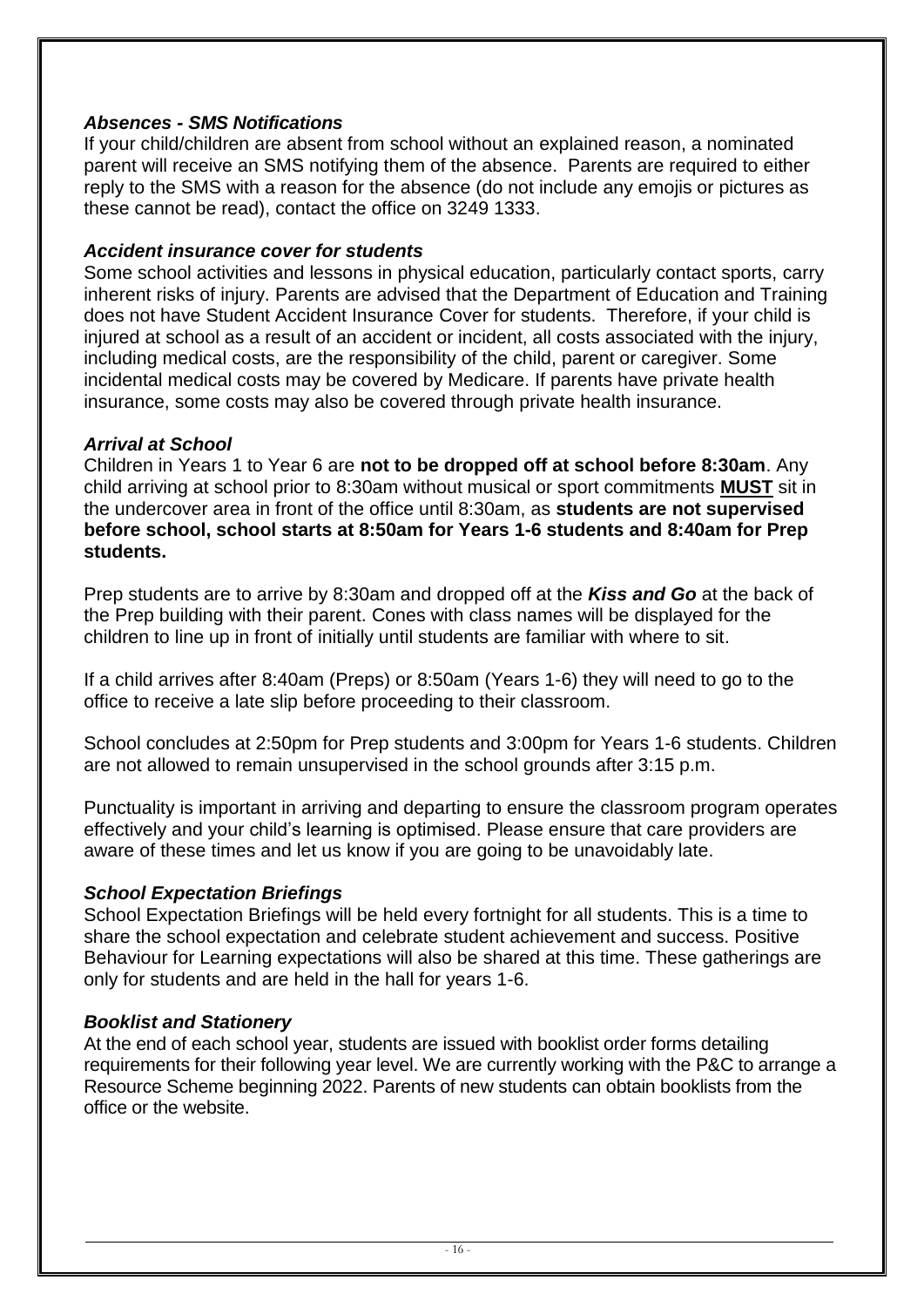## *Camps and Excursions*

The school provides students with the opportunity to experience various incursions/excursions and camps (Year 5 and 6) throughout the year to enrich the teaching and learning programs, students' social and emotional learning and wellbeing.

Where major expense is involved, parents are asked to make a genuine effort to subsidise cost, although we endeavour to ensure that no child is excluded for financial reasons. Contact should be made with the Business Manager, Monique Cawte [\(mcawt11@eq.edu.au\)](mailto:mcawt11@eq.edu.au) or [admin@wellhillss.eq.edu.au](mailto:admin@wellhillss.eq.edu.au) to negotiate payment plans.

## *Changes of Address, Email and Telephone Number*

The school office should be promptly notified in writing of any changes so that efficient service can be given in emergencies**.** 

#### *Complaints Management*

(Please also refer to the School's Communication Strategy) From time to time parents and/or students will have concerns about: what or how the curriculum is offered; how it is taught; assessment; school operations; student behaviour.

If it is a curriculum matter it should first be discussed with your child's teacher. If there is still a concern, then an appointment should be made with the Principal or Deputy Principal.

If there is a concern about school operations or student behaviour, contact in the first instance should be made with the class teacher and if you have further concerns contact the administrator in charge of the year level of the student. Please contact the office for further details of the administrator if uncertain. (Please refer to the Communication Strategy on the school website [https://wellhillss.eq.edu.au/\)](https://wellhillss.eq.edu.au/).

#### *Emergency Record*

We keep an up-to-date emergency record for your child in case of accident or illness. If you have a change of address, place of employment, telephone contact number, etc. please advise us promptly in writing.

# *Exemption from compulsory schooling*

Parents need to apply for an Exemption from Compulsory Schooling if their child is going to be absent from school for more than 10 consecutive school days. Application must be made to the Principal through the school office before the absence.

#### *Homework Policy*

Wellers Hill State School has a homework policy, developed in consultation with the school community. (Please refer to the Homework Policy on the school website [https://wellhillss.eq.edu.au/.](https://wellhillss.eq.edu.au/)

Homework is intended to provide opportunities for students to practise tasks done in class, help improve important skills, and encourage confidence and independence.

We also recognise that it is important to maintain a healthy balance between homework expectations and the varied and numerous recreational, cultural and personal commitments involved in family life. Please contact your child's teacher if you have questions or concerns about homework.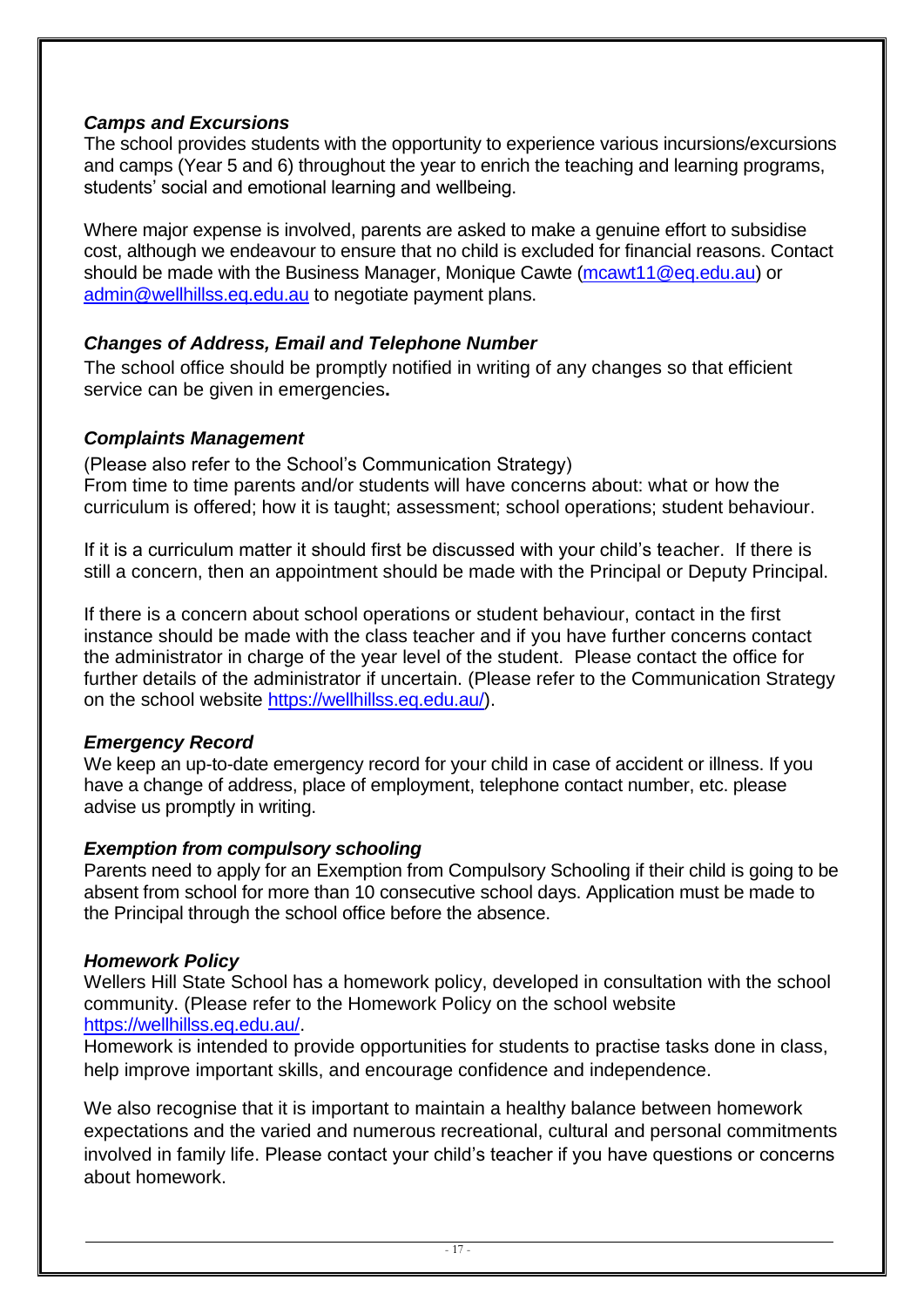# *Illness and Accident*

Children who are sick should not attend school. Symptoms which may alert you or the staff to the fact a child is unwell or requires a visit to the doctor include:

- Unusual spots or rashes
- Vomiting (within the last 24 hours)
- Severe, persistent or prolonged coughing
- Feverish appearance
- Loss of appetite
- Infected patches of skin
- Headache or stiff neck
- Diarrhoea (within the last 24 hours)
- Trouble breathing
- Mucous discharge from the nose (thick, green or bloody)

In accordance with Public Health orders (COVID) if your child is unwell please keep them home until they are well enough to return to school. By observing and acting appropriately with the above conditions, staff and parents can work together to foster the health and wellbeing of all children.

Should your child become unwell during the school day you will be contacted and advised of the situation. If we are unable to contact you, another person from the emergency list will be contacted.

Wellers Hill state School staff will operate in the best interests of the health and wellbeing of the children in our care.

## **Please ensure the school has up-to-date information regarding emergency contacts so that an adult can be reached if illness or an accident should occur.**

In case of an accident in the school grounds, first aid will be administered. Where possible, the parents or emergency contacts will be notified by phone and their instructions followed, however, some situations will require the immediate action of the principal. The principal will take whatever action is required to ensure the safety and wellbeing of your child and an ambulance will be called should it be required.

# **Responsible Use Procedure**

As part of the school curriculum, students use computers, emails and the internet. This agreement sets out the student's responsibilities and consequences for misusing or breaching the agreement. Computers are used for educational purposes and if used correctly are valuable educational tools.

# *On-line Services Consent Form*

The purpose of the *On-line Services Consent Form* is to inform parents and care providers about the third-party on-line services used in our school and how student information, including personal information and works, maybe recorded, used, disclosed and published to the services (If you provide your consent to occur).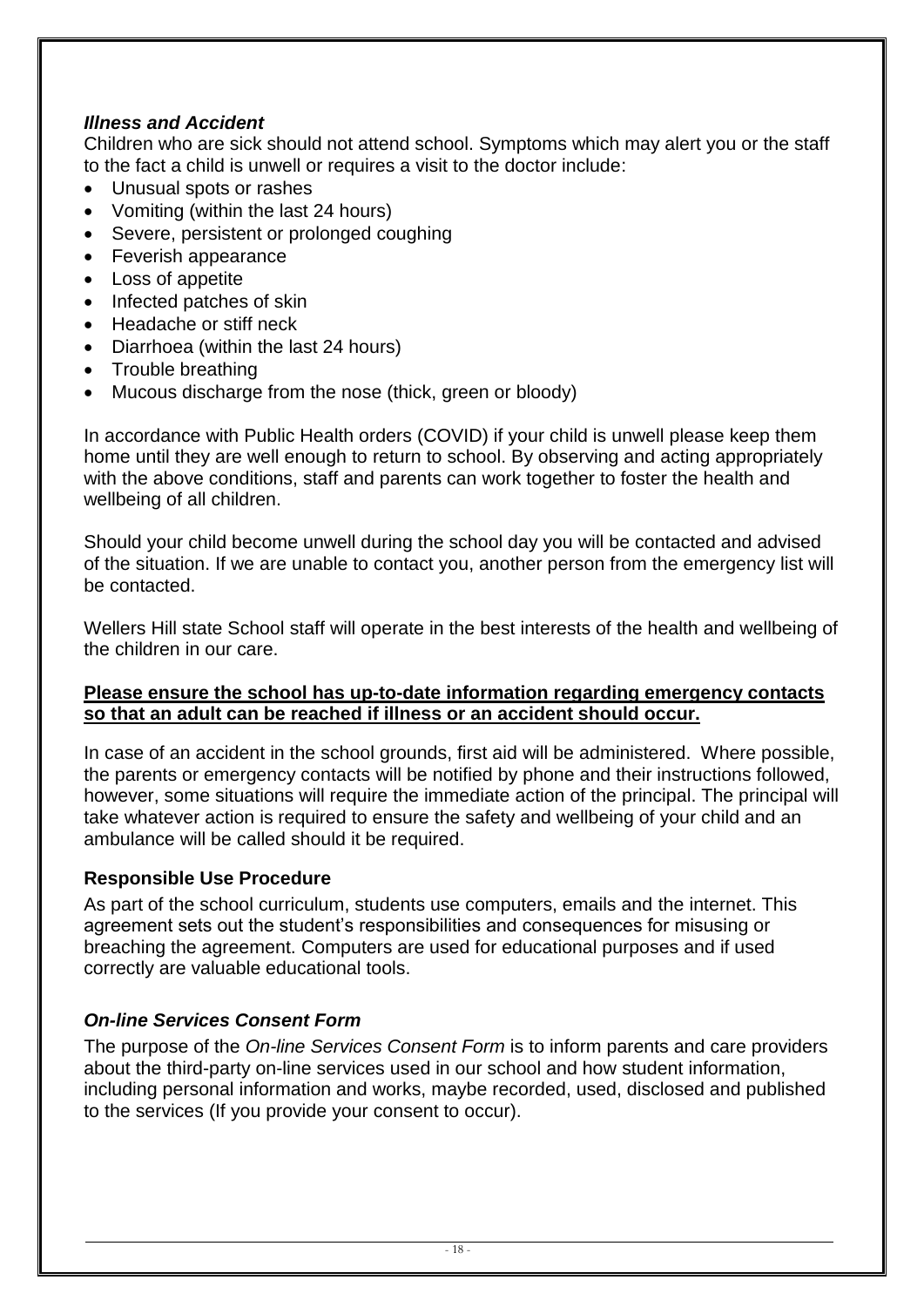# *Medication*

**All** medication **must** be brought to and stored at the school office, not the classroom. A teacher or Office staff member can give medication strictly in accordance with instructions written on the label **from the pharmacist as per the doctor's prescription**. Request to administer medication forms are available at the office and must be completed and signed by a parent/carer before medication is able to be given to the student.

**Non-prescription medication** (such as Analgesics, Panadol, Aspirin or Cough Mixture) also requires a request to administer medication form.

If your child requires asthma medication, it is the parent's responsibility to supply the asthma plan and medication. A request to administer medication form is also required to be completed.

If your child has an ongoing medical condition, such as severe allergies, severe asthma or diabetes, they will need an Individual Health Care Plan which will be required to be updated yearly. Please provide the office with a copy of the Action Plan from your GP and speak to school staff regarding the details.

#### *Mobile Phones and Electronic Device*

All student mobile phones and electronic devices other than those deemed necessary for learning, must be switched off and signed into the office on arrival and departure for safe keeping during the day.

#### *Newsletter*

The school newsletter is produced fortnightly and is available through the school website [\(www.wellhillss.eq.edu.au\)](http://www.wellhillss.eq.edu.au/) or directly on QSchools. The newsletter gives details of forthcoming events and other important information of which parents should be aware. Parents should make it a priority to read the newsletter every fortnight.

The newsletter will be emailed to all families. Please make sure your email is updated with the office to receive correspondence from us.

#### *Payments*

At times the school requires payment for various activities, e.g. class excursions, camps, transport to sport etc. Payments can be accepted Monday – Friday from 8:30am- 3:00pm at the school office.

Payments for school related activities can be made by:

- Cash
- EFTPOS
- Credit Card Visa or Mastercard
- BPOINT

Payment plans can be arranged through contact with the Business Manager Monique Cawte [\(mcawt11@eq.edu.au\)](mailto:mcawt11@eq.edu.au).

Details of payments appear on the QParents app. Payments can also be made via the app.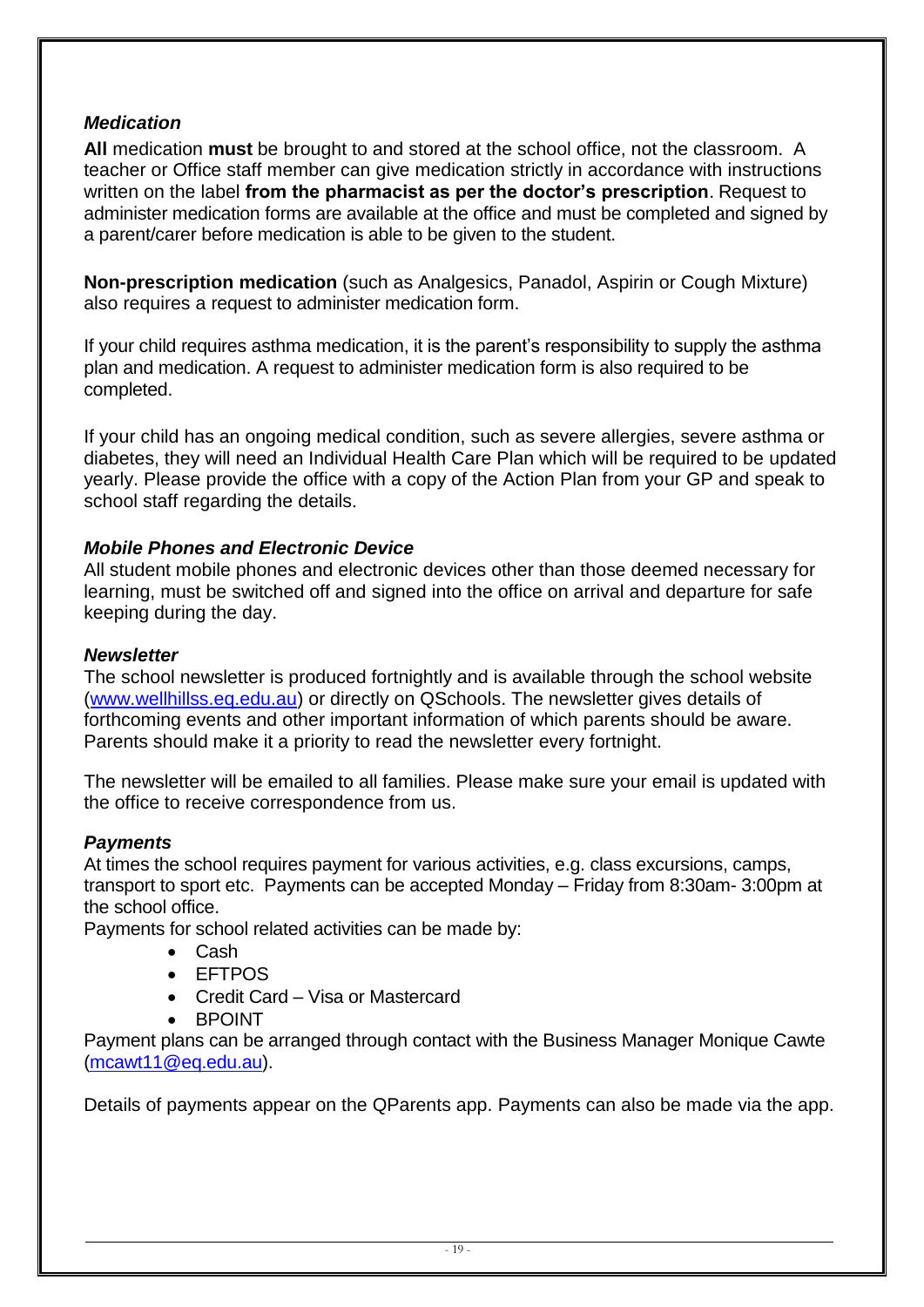#### *Religious Instruction Years 2 -6*

Religious Instruction classes are conducted by visiting instructors from Christian denominations including Catholic, Uniting, Baptist and Anglican churches. Parents will need to complete a consent form prior to participating in RI classes. Children not attending the classes will participate in a supervised class activity with a class teacher. Religious Education is one session per fortnight for 30 minutes.

#### *Sport House System*

Children are allocated to one of four sport houses.

*Emu - Blue Kangaroo - Red Koala - Green Platypus - Yellow*

## *Sun Safety – Hats*

This school maintains a Sun Safety Policy. Students must wear a school sun-safe hat. This is for the protection of all children at the school. Please ensure that your child has a Wellers Hill school hat every day. These are available for purchase at the Uniform Shop. Please **name** your child's hat clearly. Our Sun safe policy is located on the school website [\(www.wellhillss.eq.edu.au\)](http://www.wellhillss.eq.edu.au/).

#### *Teacher Absence*

Teachers are absent from school for a variety of legitimate reasons – professional development, personal illness, an ill family member, long service leave, leave without pay, maternity leave, etc. Wellers Hill State School uses the Teacher Relief and Contract Employment Register (TRACER) system to replace teachers.

Where a Japanese teacher is absent we also attempt, where possible, to replace a teacher with another Japanese speaking teacher. However, at times this may not be possible.

#### *Transport and Safety*

All children should be thoroughly familiar with the route to be used between home and school. Children should be made aware of road hazards and safety rules.

Children who ride a bicycle to school must wear a helmet and lock their bike in the bike cage during school hours. Bikes must not be ridden by students or adults in the school grounds. Students bring bikes to school at their own risk.

Rollerblades, scooters, skates, skateboards, or any other form of student transport is not permitted to be used in the school grounds.

Afternoon supervision is provided at Toohey Road and the Weller Road car park until 3:20pm. Any child not collected by that time is escorted to the school office to wait to be collected by their parent.

The bus stop on Toohey Road is also supervised until students have safely boarded their bus.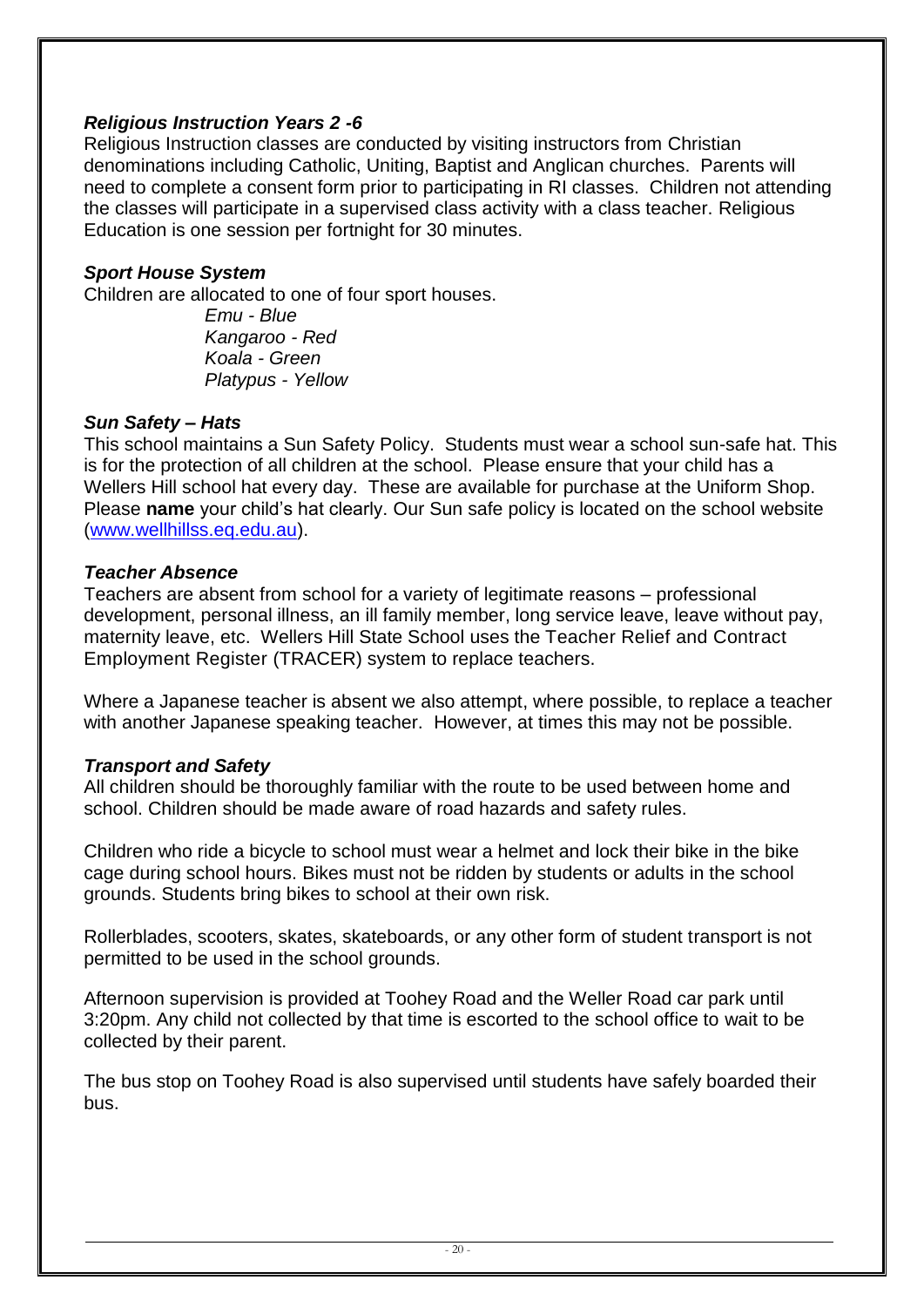# *Unclaimed Property*

Lost property is collected and can be found under B Block. If you mark items with a student's name, we shall do all we can to ensure that they are returned. At the end of each term, unclaimed property is donated to a charity or sold at the uniform shop. ALL ITEMS NEED TO BE LABELLED for easy return.

# *Visitors and Volunteers*

Wellers Hill State School welcomes the support of families into our school. Administration staff have a register of class visitors and volunteers. All visitors and volunteers must report to the office, sign in and be issued with a visitor's sticker which is to be worn at all times.

Parents are not required to have a Blue-card to volunteer in the school. Anyone who is not a parent must provide a Blue-card to volunteer in the school. Education Queensland provides a Mandatory All-Staff training program for contractors, volunteers and visitors. Please contact the school for more information.

| <b>C</b><br>r. |  |  |  |  | $\blacksquare$ |  |  |  | <b>Contract Contract Contract Contract Contract Contract Contract Contract Contract Contract Contract Contract Co</b> |  |  |  | $\blacksquare$ | $\blacksquare$ |  |
|----------------|--|--|--|--|----------------|--|--|--|-----------------------------------------------------------------------------------------------------------------------|--|--|--|----------------|----------------|--|
|----------------|--|--|--|--|----------------|--|--|--|-----------------------------------------------------------------------------------------------------------------------|--|--|--|----------------|----------------|--|

## *Uniform*

Parents are requested to ensure that their child has the appropriate uniform as per the uniform policy which is available on the school website [\(https://wellhillss.eq.edu.au\)](https://wellhillss.eq.edu.au/). The school uniform shop is available to purchase these items. Please ensure all items of clothing are clearly marked with the child's name.

The Wellers Hill State School Dress Code is endorsed by the P&C Association.

#### **S E C T I O N 1 0 : E N R O L M E N T I N F O R M A T I O N**

#### *Enrolments*

Wellers Hill State School is enrolment managed and priority placement is given to students who live within the catchment area or are siblings of students currently enrolled. The Wellers Hill State School enrolment management plan can be found on the school website. [\(https://wellhillss.eq.edu.au\)](https://wellhillss.eq.edu.au/)

#### *Preparatory Year*

Children will need to be five by June 30 in the year they start in the preparatory class.

| <b>Birthdate:</b>                        | <b>Eligible for Prep</b><br>year in: | <b>Eligible for Year</b><br>$1$ in: |
|------------------------------------------|--------------------------------------|-------------------------------------|
| Child Born 1 July 2016 - 30 June<br>2017 | 2022                                 | 2023                                |
| Child Born 1 July 2017 - 30 June<br>2018 | 2023                                 | 2024                                |
| Child Born 1 July 2018 - 30 June<br>2019 | 2024                                 | 2025                                |
| Child Born 1 July 2019 - 30 June<br>2020 | 2025                                 | 2026                                |